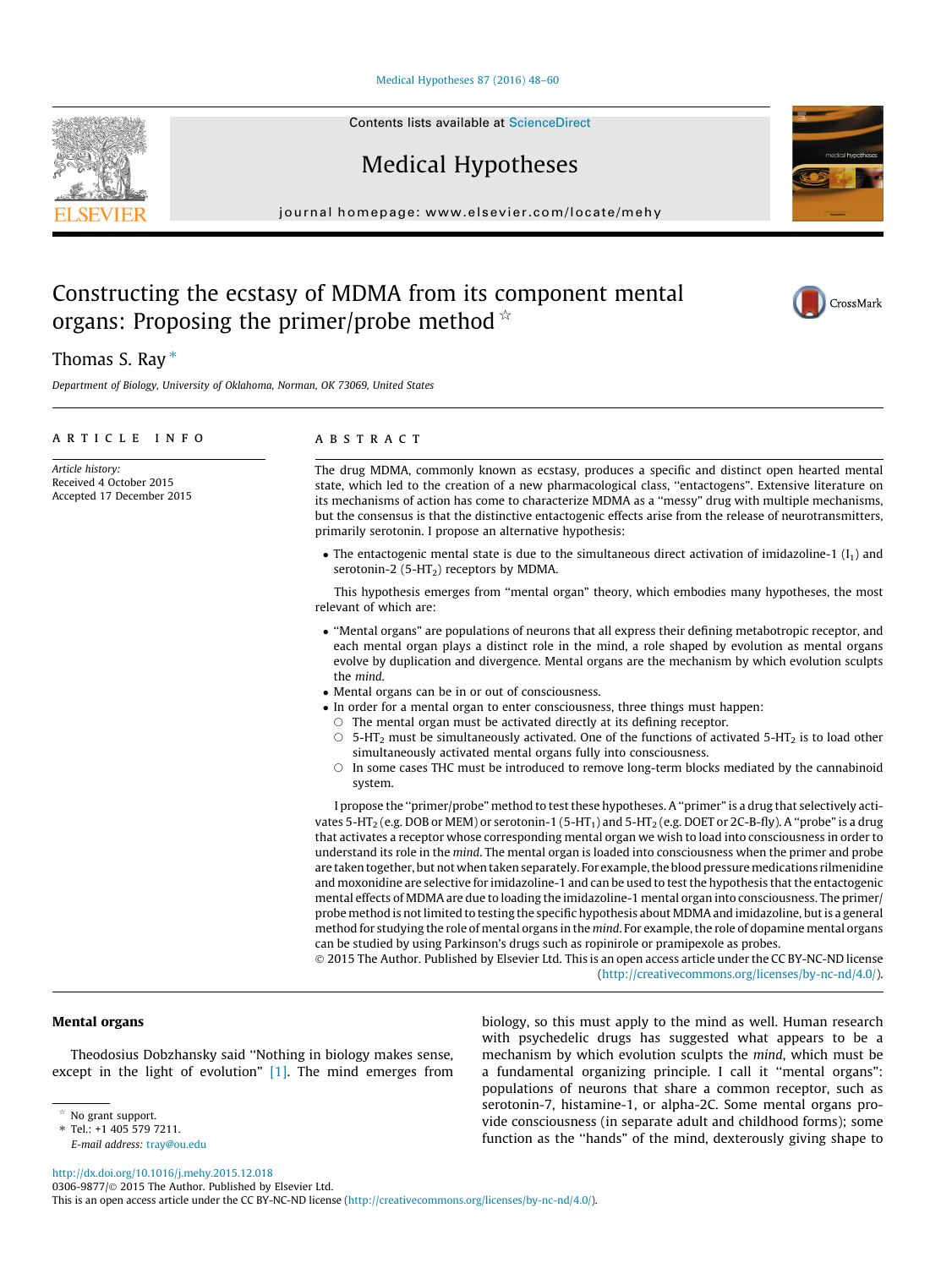consciousness, determining what is shut out and what is brought in, and expressing volition; some function as gatekeepers to consciousness in long and short time frames; some give salience, meaning or significance to the contents of consciousness, while some provide content to consciousness. Some mental organs support the facilities of language, logic, and reason, which appear to be fully developed only in adult humans. A very diverse set of mental organs provide affective ''ways of knowing" the world, through feeling alone, which provide the complete archaic mind in our developmental and evolutionary antecedents [\[2\].](#page-10-0)

The mental organs described by [\[2\]](#page-10-0) are defined by "metabotropic" receptors (mostly G-protein coupled receptors, GPCR), which do not have fast excitatory or inhibitory effects on neurons, but rather have relatively slow effects through second messengers. Second messenger pathways are often branching, such that activation of a single receptor can have many different effects on a cell simultaneously. These effects might include (but are not limited to) alterations in: membrane conductance (both increases and decreases), the properties of transmitter release, the properties of other membrane receptors and transporters, synaptic strength upon repeated firing, biasing the membrane potential towards or away from the spike threshold, pattern of neuronal firing (bursts or constant firing), basal firing rate [\[3\]](#page-10-0). In this way, metabotropic receptors can potentially control most of the important parameters of the behavior of neurons. A single metabotropic receptor can initiate a branching second messenger pathway, potentially resulting in any suite of settings for the tunable parameters of the neuron. A mental organ then, is a population of neurons that share a common pattern of settings for the parameters of neuronal behavior. Operating through metabotropic receptors, evolution is able to shape a population of neurons that can function as a whole, a mental organ, with a common set of behavioral parameters tuned by evolution to a common function.

The new hypotheses that will be introduced here flow from mental organ theory which was elaborated by [\[2\].](#page-10-0) Ray synthesized broad receptor affinity data for thirty-five psychoactive drugs (mostly assayed by the NIMH-PDSP against fifty-one sites, [\[4\]\)](#page-10-0) together with existing literature on the mental effects of the same drugs. This work showed that each of the dozens of receptors that psychedelics interact with produce perceptible effects, revealing their individual roles in the tapestry of the human mind. Yet in most cases the effects of a receptor are not apparent when it alone is pharmacologically activated. The coherence and distinctiveness of the mental effects associated with each receptor suggested the concept of mental organs. Ray [\[2\]](#page-10-0) defines and describes mental organs, presents hypotheses for thirteen specific mental organs (serotonin-1, serotonin-2, serotonin-7, dopamine, alpha-1, alpha-2, beta, histamine-1, sigma, mu, kappa, imidazoline, cannabinoid-1), describes some apparent interactions between mental organs, and discusses some of the implications of the theory.

Most of the drugs studied interact with multiple receptors, and most of the receptors studied interact with multiple drugs (similar to what we see in the interactions between odorant molecules and odor receptors, also metabotropic receptors). Thus most of the thirteen mental organs characterized are activated by multiple drugs, in each drug in a different pharmacological context (together with a different set of mental organs). The characteristic effects of each mental organ [\[2\]](#page-10-0) can be seen across the multiple drugs and pharmacological contexts in which they are expressed, providing strong support for the specific individual mental organ hypotheses, as well as a broader view of each mental organ's various facets and contours, depending on its expression in different mental contexts.

There are many mental organs that provide ways of knowing, each of which paints a distinct facet of the world in consciousness. Collectively, the various ways of knowing provide a multifaceted representation of reality in consciousness. These represent a set of natural ontological categories, discovered and refined through evolution [\[2\]](#page-10-0) over long time frames, to represent the world most fully in consciousness for the good fitness of the being. Many of these ways of knowing in humans render social aspects of the world. The mental organs that provide ways of knowing have coevolved in the mind by having each mental organ evolve to represent a different and complementary facet of reality. Yet the collective is evolved to blend together into the experience of reality as a perceptual whole.

Thus when we see a mental organ expressed in multiple drugs, we see its characteristic mental effects, its specific flavor, blended into different sets of mental organs. Each drug has a distinct flavor, resulting from its blending in consciousness of different sets of mental organs in different proportions. This is what I call ''fullflavor psychopharmacology". Many mental organs are based on GPCR, the gene family that also includes the odor receptors, which operate on much the same principles: the experience of odor/flavor depends on the blend of odor and taste receptors, in the different proportions that the odorant/tasteants molecule(s) interact with them [\[5\].](#page-10-0) This produces the sensation of odor/flavor as a perceptual whole, although the trained gourmet can detect the individual components that contribute to the odor/flavor (e.g. the different spices in a fine curry). The same is true for detecting the contributions of individual mental organs to the flavor of a drug that awakens multiple mental organs.

Because they are based on individual genes, mental organs can evolve by duplication and divergence. They provide a direct linkage from genes, to proteins, to neural populations, to psychology; providing a missing link between biology and psychology  $[6]$ . When seen from the perspective of mental organs, the mind comes into focus. The mind has structure, function, process, genetics, development, and evolution. Mental organ theory has explanatory and predictive power. It provides new approaches to understanding the etiology and treatment of mental disorders. It provides understanding of psychoactive drugs, both psychiatric and recreational. It helps us to understand ourselves and others. The interested reader is invited to read  $[2]$  which is available from the author ([tray@ou.edu\)](http://tray@ou.edu).

#### Mental organs in and out of consciousness

Here I will define ''psychedelic" as expansion of consciousness. Although this occurs by multiple mechanisms, here I will speak only of expansion of breadth of consciousness, which I will define as bringing more mental organs into consciousness. This is consistent with [\[7\]](#page-10-0) who define ''consciousness expanding" this way:

''it is as though more of the neurophysiological activity of the brain is passing the usual defensive barriers and coming into awareness" [\[7\]](#page-10-0) p. 90.

There are many mental organs whose mental effects, in the absence of psychoactive drugs, do not enter consciousness, but in the presence of psychoactive drugs are experienced in consciousness (e.g. alpha-1, alpha-2, beta, histamine-1, mu, imidazoline). Psychedelic drugs make it apparent that the mental effects produced by mental organs can be in consciousness, or not in consciousness. When a drug causes the effects of a mental organ that is not normally in consciousness, to enter consciousness, it expands the breadth of consciousness, and is psychedelic by my definition. The breadth of consciousness expands when the number of mental organs held in consciousness increases. For the remainder of this manuscript, when I use the word ''psychedelic", it will refer to mental organs being brought into consciousness. However, I will continue to use the phrase "psychedelic drug(s)" or its synonym ''psychedelics" in a broader sense to refer to drugs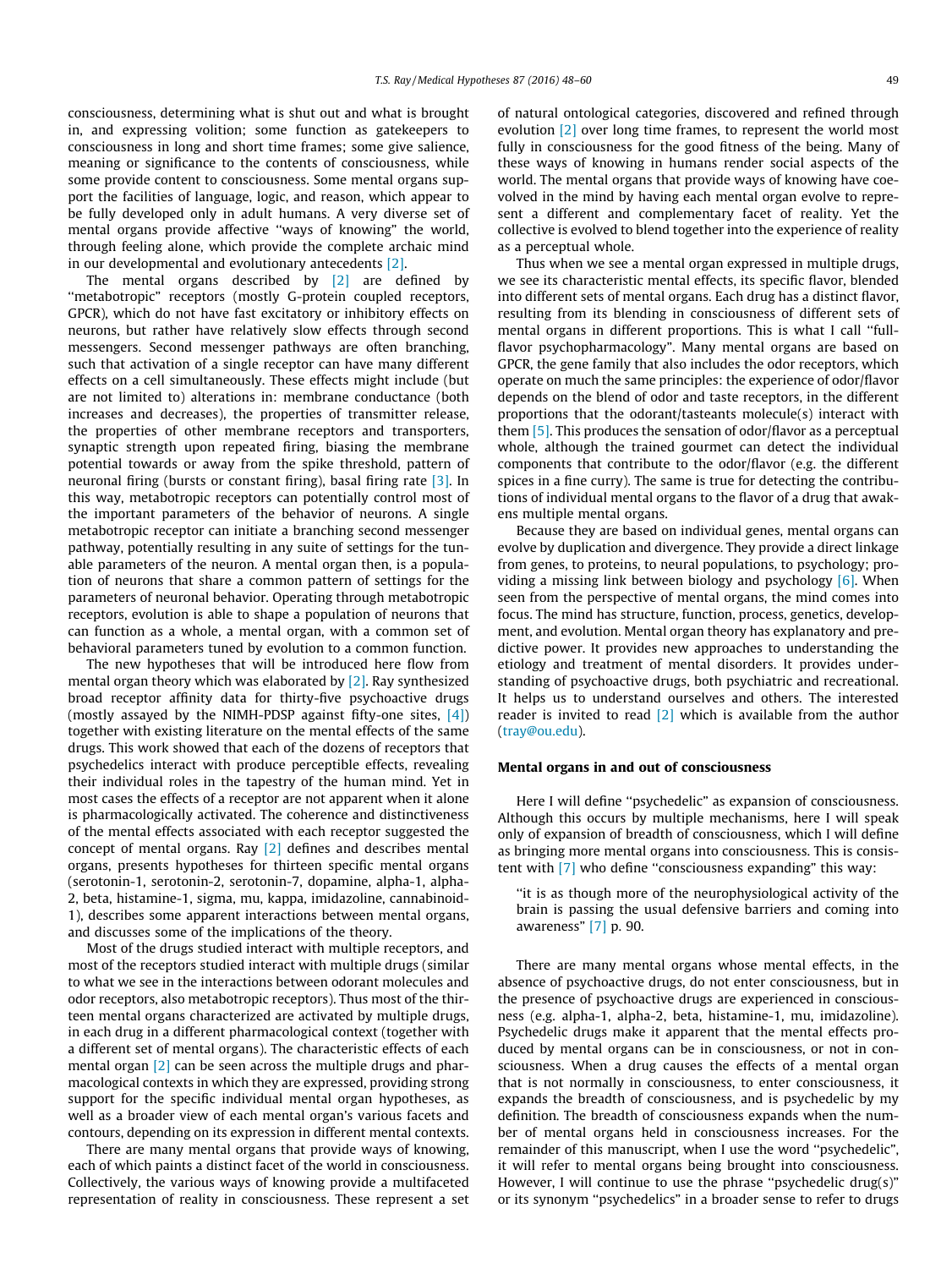that expand consciousness by any mechanism, not just by breadth. This manuscript is about one psychedelic mechanism that causes mental organs to enter consciousness: simultaneous activation of  $5-HT<sub>2</sub>$  and the mental organ(s) entering consciousness (there appear to be other mechanisms).

In light of both the  $5-HT_2$  paradigm of psychedelic drug action  $[8]$  and the mental organs hypotheses of  $[2]$ , I would like to highlight some observations relevant to the current manuscript:

- Drugs selective for  $5-HT_2$  alone (DOB or MEM) or selective for 5- $HT_1$  and 5-HT<sub>2</sub> together (2C-B-fly, DOET) are not psychedelic in the sense that they do not bring additional mental organs into consciousness and they do not expand consciousness by any mechanism. Based on examination of DOB and MEM, [\[2\]](#page-10-0) characterized  $5-HT<sub>2</sub>$  as gatekeepers to consciousness, hypothesizing that higher levels of activation of  $5-HT<sub>2</sub>$  produces consciousness closing effects, shutting thoughts and feelings out from consciousness. I will use the phrase "non-5-HT $_{1/2}$ " to refer to receptors other than  $5-HT_1$  and  $5-HT_2$ .
- Through the synthesis of broad receptor profiles with data on subjective effects of thirty-five drugs, [\[2\]](#page-10-0) found that
	- $\circ$  the specific subjective mental effects of psychedelic drugs are due to their action at non-5-HT $_{1/2}$  receptors
	- $\circ$  action at different non-5-HT<sub>1/2</sub> receptors produces different specific subjective qualitative mental effects

These observations would seem to place the views of  $[8]$  and  $[2]$ in direct conflict. These observations and the apparent conflict arise from the examination of only psychedelic drugs. The resolution comes from additional observations on non-psychoactive drugs.

The primer/probe hypotheses emerged recently while contemplating together the receptor affinity profiles of clonidine and mescaline. Both drugs have alpha-2 as their primary affinity, with lesser affinity at imidazoline-1. Ray [\[2\]](#page-10-0) had previously proposed hypotheses for the mental effects mediated by the alpha-2 and imidazoline-1 mental organs. Based on a simple interpretation of these hypotheses, it would be expected that clonidine would have psychedelic effects overlapping with those of mescaline, however clonidine is not psychoactive, apart from causing sedation. Clonidine is a medication used for its physiological effects, primarily in treating high blood pressure. Yet a clear difference between clonidine and the psychedelic mescaline, is that only mescaline has measurable affinity at the paradigmatic psychedelic  $5-HT<sub>2</sub>$  receptors.

Comparison of pairs of drugs with similar receptor profiles, yet differing in the presence or absence of affinity at  $5-HT<sub>2</sub>$  (e.g. mescaline and clonidine, MDMA and rilmenidine) clarified the psychedelic mechanism:

- Activation of  $5-HT_2$  alone is not psychedelic (e.g. MEM or DOB)
- Activation of the defining receptors of mental organs alone is not psychedelic (e.g. clonidine at alpha-2, imidazoline-1, and alpha-1; rilmenidine or moxonidine at imidazoline-1)
- $\bullet$  Simultaneous activation of 5-HT<sub>2</sub> and the defining receptors of mental organs is psychedelic (e.g. mescaline at alpha-2, 5-HT<sub>2</sub>, and imidazoline-1; MDMA at imidazoline-1, 5-HT<sub>2</sub>, and alpha-2)

We might suppose that all mental organs capable of entering consciousness are in fact always in consciousness, but do not stand out individually, as they are lightly activated and blend together with the full bouquet of mental organs; yet, when we strongly activate specific mental organs with drugs, those mental organs stand out against the tapestry of the mind, revealing themselves. If this supposition were true, then any drug that strongly activates a mental organ should make it stand out in the mind, including drugs such as clonidine and rilmenidine. That such drugs are not psychoactive is strong evidence that the corresponding mental organs are not normally in consciousness at all, no matter how strongly activated, and enter consciousness only in the presence of a psychedelic drug that loads activated mental organs into consciousness.

These observations led to the origin of the primer/probe hypotheses which provide a resolution of the apparent conflicts between  $\begin{bmatrix} 8 \end{bmatrix}$  and  $\begin{bmatrix} 2 \end{bmatrix}$ . It is now apparent that 5-HT<sub>2</sub> has a critical psychedelic property that was not recognized by either [\[8\]](#page-10-0) or [\[2\]](#page-10-0): it can load activated mental organs into consciousness.

The concept of mental organs as elaborated here still stands as a set of hypotheses and a conceptual framework, which have not been put to the test by the machinery of science. However, the primer/probe method proposed here would test the most fundamental aspects of the theory, as well as many of its particulars.

#### MDMA mechanisms

There is a ubiquitous but unstated pragmatic principle of psychopharmacology: we interpret the mechanism of action of drugs through their interaction with receptors that we think we understand, while we ignore the interactions that the same drugs also have with other receptors whose mental effects we don't understand. For a class of drugs that interacts with dozens of receptors, such as psychedelics or antipsychotics, this practice can create blind spots. Although psychedelics are believed to act through 5-  $HT_2$  receptors [\[8\]](#page-10-0), they are also known to have measurable affinity at many other receptors. Ray  $[4]$  reported that individual psychedelic drugs may have measurable affinity at as many as twentyfour receptors, and likely perceptible affinity at as many as twenty-one receptors.

Here I will illustrate the operation of this unstated principle for the case of MDMA, which produces a specific and distinct, profoundly open hearted mental state [\[9–23\]](#page-10-0):

''... with MDMA also: the specific insights, feelings, and resolution of problems that occur are unique to the individual. Nevertheless, a certain commonality exists in the kinds of feeling states usually named: ecstasy, empathy, openness, compassion, peace, acceptance, forgiveness, healing, oneness, and caring. Individuals are able, if their intention in taking the substance is serious and therapeutic, to use the state to resolve longstanding intrapsychic conflicts or interpersonal problems in relationships....

''People feel they have true compassion, forgiveness, and understanding for those with whom they have important relationships. Most importantly, in terms of the therapeutic implications, they have empathy and compassion for themselves, for their ordinary, neurotic, childish, struggling persona or ego. The relative absence or attenuation of normal anxiety and fear in these states is perhaps the single most important feature in regard to their therapeutic value. People report being able to think about, talk about, and deal with inner or outer issues that are otherwise avoided because of the anxiety levels normally associated with those issues.

''Feelings of being returned to a natural state of innocence before guilt, shame, and unworthiness arose are common in these Adamic ecstasies; and so are feelings of connectedness and bonding with fellow human beings, animals, plants, and all the forms and energies of the natural world." [\[12\],](#page-10-0) p. 59–60.

Although psychedelic drugs are understood to function through activation of the 5-HT<sub>2A</sub> and/or 5-HT<sub>2C</sub> receptors [\[8\]](#page-10-0), a separate pharmacological class, entactogens [\[24,25\],](#page-10-0) has been created for MDMA, which is understood to operate by a mechanism other than 5-HT<sub>2A/C</sub> activation. The separate class was justified both on the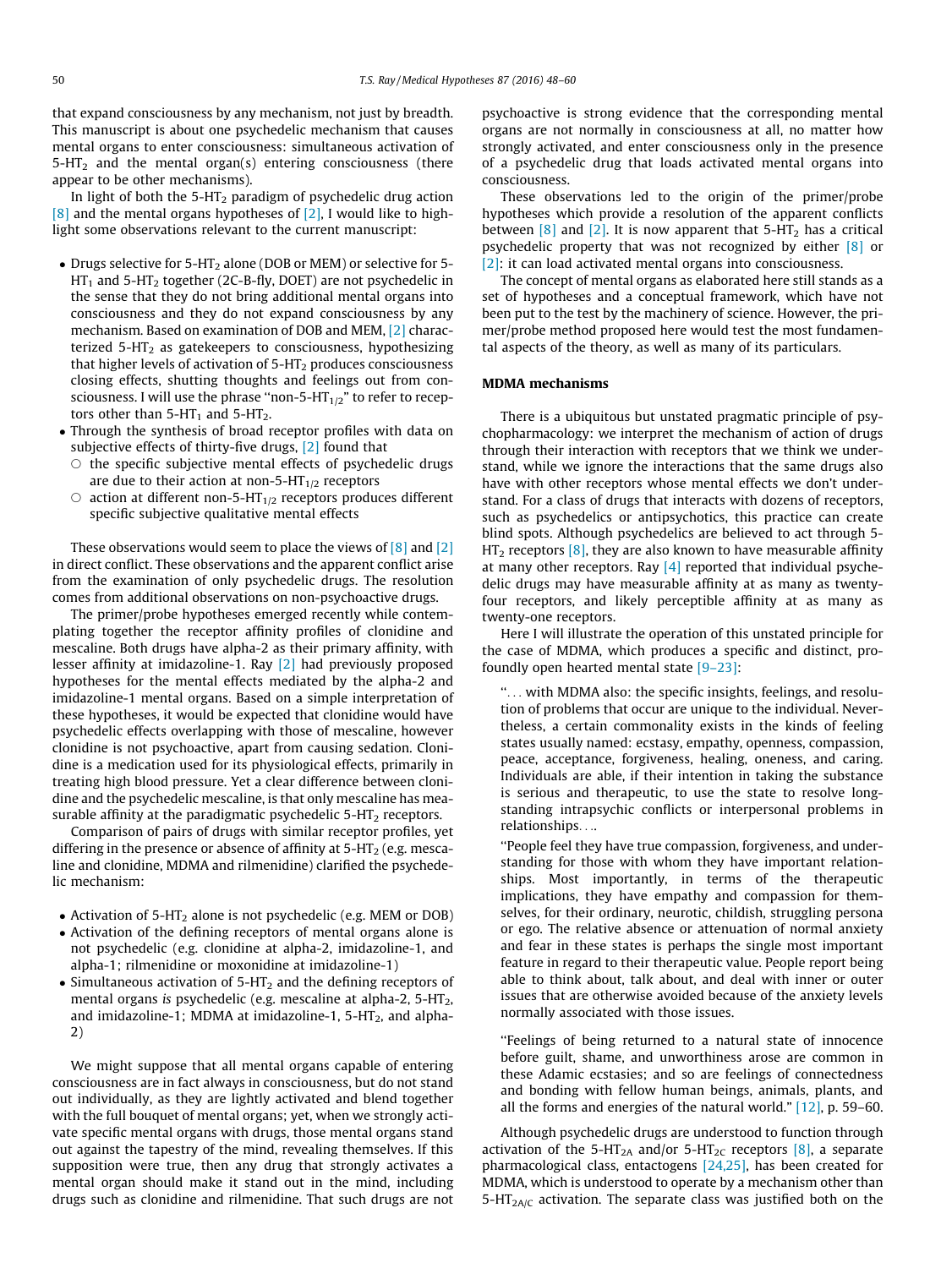grounds of a distinct mechanism of action and of producing a specific and distinct set of qualitative subjective effects (entactogenic).

The receptor affinity profile of MDMA produced by the National Institute of Mental Health – Psychoactive Drug Screening Program (NIMH-PDSP) shows imidazoline-1 as its best hit, followed by  $5-HT_{2B}$ , Ca + channel, alpha-2 and muscarinic receptors, in descending order of relative affinity [\(\[4\]](#page-10-0) Figure S2). MDMA was also broadly screened by  $[26]$ , who reported the following rank order of affinities for MDMA: ''5-HT uptake >  $\alpha_2$ -adrenoceptors = 5-HT<sub>2</sub> serotonin = M-1 muscarinic = H-1 histamine > norepinephrine uptake = M-2 muscarinic =  $\alpha_1$ -adrenoceptors =  $\beta$ -adrenoceptors  $\geq$  dopamine uptake = 5-HT<sub>1</sub> serotonin >> D-2 dopamine > D-1 dopamine". They also reported "negligible affinities (>500  $\mu$ M) at opioid ( $\mu$ ,  $\delta$  and  $\kappa$ ), centraltype benzodiazepine, and corticotropin-releasing factor receptors, and at choline uptake sites and calcium channels".

The two sets of affinity data are very different, and it should be noted that [\[26\]](#page-10-0) used outdated methods involving brain homogenates, while [\[4\]](#page-10-0) used modern methods involving cloned receptors in cell culture. The key differences between the two sets of affinity data are that while  $[26]$  did not assay at imidazoline-1,  $[4]$  found it to be the best hit; while [\[26\]](#page-10-0) reported 5-HT uptake to be the best hit, [\[4\]](#page-10-0) reported >10,000 nm affinity at the serotonin, norepinephrine, and dopamine transporters (SERT, NET, DAT); while [\[26\]](#page-10-0) reported negligible affinity ( $>500 \mu$ M) at calcium channels,  $[4]$  reported a K<sub>i</sub> of 1198 nm, placing the calcium channel in third place of rank order. These differences in reported pharmacologic profiles lead naturally to very different interpretations of the mechanism of action of MDMA. I will base my hypotheses on the NIMH-PDSP data reported by [\[4\]](#page-10-0).

The following mechanisms of action of MDMA have been noted:

- Release of neurotransmitters
	- $\circ$  serotonin [24,26-49]
	- O norepinephrine [32,35,37,41,44,47-50]
	- $\circ$  dopamine [\[30–33,35–49,51\]](#page-10-0)
	- $\circ$  acetylcholine [\[35,52\]](#page-10-0)
	- $\circ$  oxytocin [\[41,50,53,54\]](#page-10-0)
	- $\circ$  vasopressin [\[41\]](#page-10-0)
	- $\circ$  monoamines [\[34,46,55,56\]](#page-10-0)
	- $\circ$  cause efflux of serotonin from vesicular stores [\[31,46,56\]](#page-10-0)
- Inhibition of reuptake of neurotransmitters
	- $\circ$  serotonin [24,28-30,36,37,40,42,43,46,51,56-59]
	- $\circ$  norepinephrine [\[24,28,46,57\]](#page-10-0)
	- $\circ$  dopamine [24,28,43,46,57-59]
- Action at transporter
- $\circ$  serotonin [26,28,31-35,41,42,44,50,56]
- $\circ$  norepinephrine [\[32,41,43,44,50\]](#page-10-0)
- $\circ$  dopamine [\[31,32,34,36,41,44,50\]](#page-10-0)
- $\circ$  Carrier-mediated 5-HT release [30,32,33,35,39,41-43,48-[50,56,58,60,61\]](#page-10-0)
- $\circ$  Carrier-mediated norepinephrine release [\[48,49,60,61\]](#page-10-0)
- $\circ$  Carrier-mediated dopamine release [\[48,49,58,60,61\]](#page-10-0)
- $\circ$  5-HT-MDMA exchange through the carrier [\[28,29,32,36,42,44\]](#page-10-0)
- $\circ$  norepinephrine-MDMA exchange through the carrier [\[44\]](#page-10-0)
- $\circ$  dopamine-MDMA exchange through the carrier [\[44\]](#page-10-0)
- $\circ$  reversal of 5-HT uptake transporter [\[35,46,47,50,62\]](#page-10-0)
- $\circ$  reversal of dopamine uptake carrier [\[35,42,43\]](#page-10-0)
- $\circ$  "occupy the 5-HT transporter site and prevent 5-HT from binding" [\[36\]](#page-10-0)
- $\circ$  5-HT release due to interaction with the vesicular monoamine transporter-2 [\[46,52\]](#page-10-0)
- $\circ$  MDMA taken up by noradrenaline transporter increasing efflux of dopamine [\[41\]](#page-10-0)
- $\circ$  "competitively block the noradrenaline transporter" [\[41\]](#page-10-0)
- Direct actions
- serotonin [\[26,28,32,33,35\]](#page-10-0)
- $O$  5-HT<sub>2</sub> [\[32,33,35,36,39,41,43,50,58\]](#page-10-0)
- $O$  5-HT<sub>2A</sub> [\[46,63\]](#page-10-0)
- $O$  5-HT<sub>1</sub> [\[41,43,58\]](#page-10-0)
- $\circ$  5-HT<sub>2</sub> agonist [\[41\]](#page-10-0)
- $\circ$  5-HT<sub>2A</sub> agonist [\[41\]](#page-10-0)
- $\circ$  5-HT<sub>2C</sub> agonist [\[41\]](#page-10-0)
- $\circ$  dopamine-2 [\[35,58\]](#page-10-0)
- $\circ$   $\alpha_1$  adrenergic [\[41\]](#page-10-0)
- $\circ$   $\alpha_2$  adrenergic [\[30,35,39,41,43\]](#page-10-0)
- $\circ$   $\alpha_{2AD}$  adrenergic [\[41\]](#page-10-0)
- $\circ$   $\alpha_{2c}$  adrenergic [\[41\]](#page-10-0)<br> $\circ$  B-adrenergic [41]
- $\beta$ -adrenergic [\[41\]](#page-10-0)
- $\circ$  H<sub>1</sub> histamine [\[35,41,43\]](#page-10-0)
- $\circ$  M<sub>1</sub> muscarinic [\[41,43\]](#page-10-0)
- $\circ$  M<sub>2</sub> muscarinic [\[41\]](#page-10-0)
- $\circ$   $\alpha$ 7 nAChR [\[46\]](#page-10-0)
- $\circ$  "a novel receptor... may be a trace amine such as tyramine" [\[41\]](#page-10-0)
- Indirect effects
	- o 5-HT release leading to stimulation of
		- $\blacksquare$  5-HT [\[42\]](#page-10-0)
		- $\blacksquare$  5-HT<sub>2</sub> [\[34\]](#page-10-0)
		- $5-HT_{2A}$  [\[38\]](#page-10-0)
		- $\blacksquare$  5-HT<sub>2C</sub> [\[38\]](#page-10-0)
		- $5-HT_{1A}$  [\[30,43\]](#page-10-0)
		- 5-HT<sub>1B</sub> [\[35,36,38,50\]](#page-10-0)
		- $\blacksquare$  noradrenergic system [\[35\]](#page-10-0)
	- $\circ$  5-HT release activating 5-HT<sub>1A</sub> which causes release of oxytocin [\[50,53,54,64,65\]](#page-10-0)
- $\circ$  5-HT release leading to dopamine release [\[30,36\]](#page-10-0)
- $\circ$  5-HT<sub>2</sub>-mediated increase of dopamine activity [28,33-36, [41,50,60,66\]](#page-10-0)
- $\circ$  5-HT release leading to stimulation of 5-HT<sub>2A</sub> leading to release of dopamine [\[31,40,41,56\]](#page-10-0)
- $\circ$  5-HT release leading to stimulation of 5-HT<sub>2C</sub> leading to release of dopamine [\[38,41\]](#page-10-0)
- $\circ$  5-HT mediated secretion of corticosterone, aldosterone and renin [\[41\]](#page-10-0)
- $\circ$  H<sub>1</sub> histamine interaction leads to acetylcholine release [\[35,46,52\]](#page-10-0)
- $\circ$   $\alpha_1$  adrenergic [\[50,61\]](#page-10-0)
- Mechanisms of specific mental components
	- $\circ$  Serotonin
		- **EX** "carrier-mediated serotonin release was mainly responsible for its positive mood and entactogenic properties" [\[56\]](#page-11-0)
		- & ''5-HT release primarily mediates the MDMA-typical "empathogenic" mood effects" [\[60\]](#page-11-0)
		- & ''overall psychological effects... largely depend on carrier-mediated 5-HT release" [\[35,40\]](#page-10-0)
		- & ''SERT-mediated 5-HT release is" important for ''positive mood effects" [\[48\]](#page-10-0)
		- & SERT-mediated 5-HT release ''is thought to cause the 'positive' effects desired by the user, such as feelings of emotional warmth, empathy toward others, enhanced sensory perception, a general sense of wellbeing and decreased anxiety" [\[67\]](#page-11-0)
		- $\blacksquare$  "increase in the net release of serotonin (and possibly dopamine) is the major mechanism of action underlying the distinctive mental effects" [\[37\]](#page-10-0)
		- "a primary role for 5-HT in the mediation of all aspects of the subjective effects" [\[61\]](#page-11-0)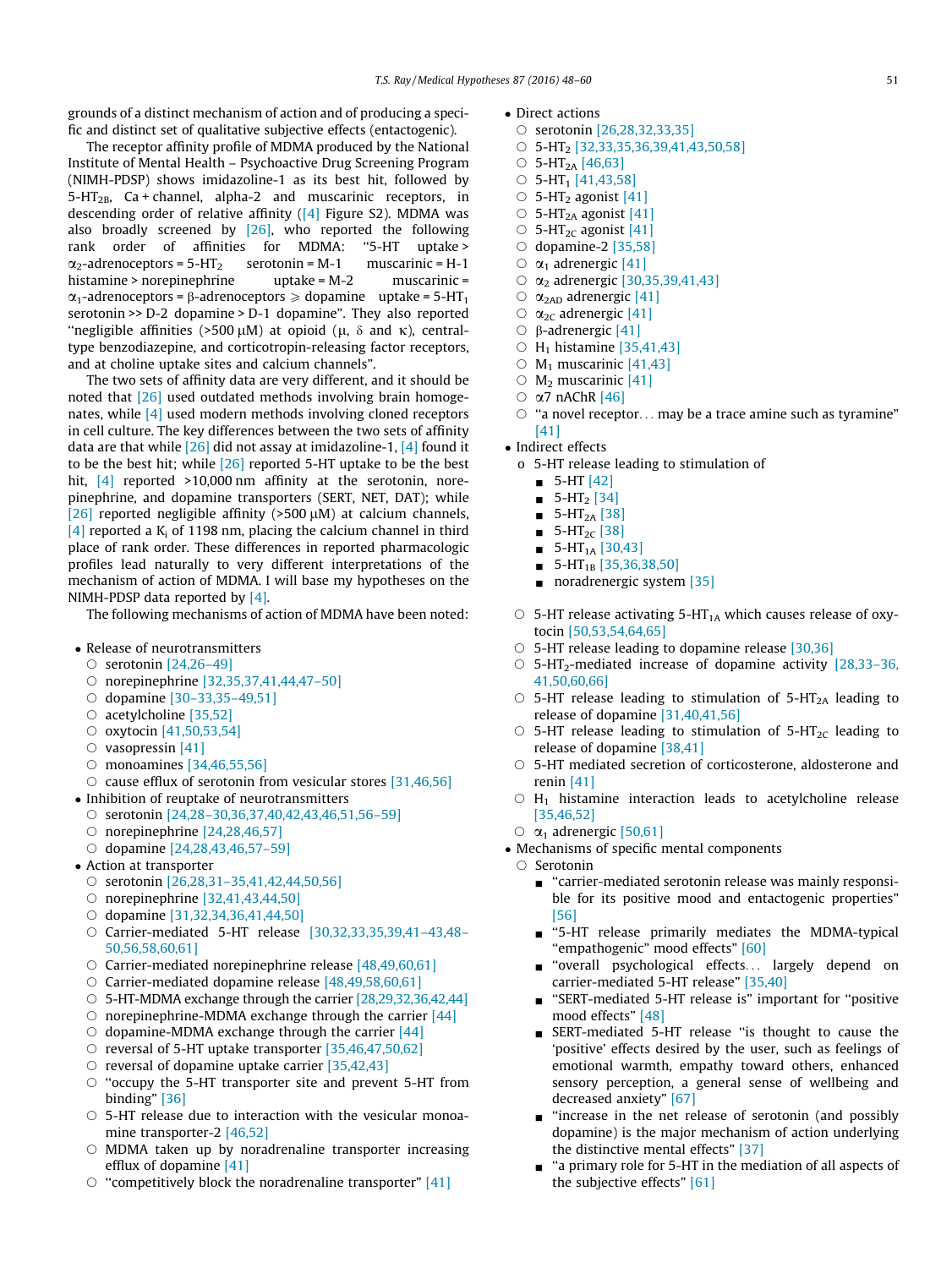- $\blacksquare$  "increases in emotional excitability and sensitivity... might not involve an action at the 5-HT uptake site" [\[41\]](#page-10-0)
- & ''LSD-like hallucinogenic effects, and the subjective feelings of ''love, happiness, peace and connection" are probably due to the huge elevation of 5-HT in the extracellular space and the resulting activation of, among others, 5-HT<sub>2A</sub>-receptors" [\[31\]](#page-10-0)
- **Hallucinogenic properties due to 5-HT<sub>2A</sub> agonism** [\[46\]](#page-10-0)
- $\blacksquare$  "The mild hallucinogen-like perceptual effects... appear to be due to...  $5-HT_2$  receptor stimulation" [\[35\]](#page-10-0)
- & ''impairments on verbal memory are in large part caused by direct or indirect stimulation of the  $5-HT<sub>2A</sub>$  receptor" [\[63\]](#page-11-0)
- "we can assume that the slight hallucinogen-like effects of MDMA are due to  $5-HT<sub>2A</sub>$  receptor stimulation" [\[33\]](#page-10-0)
- $\blacksquare$  enhances prepulse inhibition via a mechanism involving serotonin [\[40,41,68\]](#page-10-0)
- & ''prosocial effects and action on OT [oxytocin] are mediated by 5-HT receptors" [\[65\]](#page-11-0)
- "primary role for serotonin in the effects... on oxytocin release, emotion identification, and... potential prosocial effects" [\[69\]](#page-11-0)
- $\blacksquare$  "5-HT<sub>2</sub> receptors mediate positive moods induced by MDMA but not negative moods or impulsivity" [\[59\]](#page-11-0)
- "5-HT<sub>1</sub> receptors do not appear to be involved in MDMA effects on mood and impulse control" [\[59\]](#page-11-0)

#### $\circ$  Dopamine

- & ''dopamine functions underlay the stimulant/elatory properties" [\[56\]](#page-11-0)
- Positive mood effects, "the more stimulant-like euphoric mood effects... appear to relate, at least in part, to dopamine  $D_2$  receptor stimulation" [\[35,40\]](#page-10-0)
- & ''increase in the net release of serotonin (and possibly dopamine) is the major mechanism of action underlying the distinctive mental effects" [\[37\]](#page-10-0)
- & ''DA-release appears to be responsible for the acute amphetamine like psychostimulatory effects" [\[31\]](#page-10-0)
- & ''reinforcing properties... are associated with dopamine release" [\[41\]](#page-10-0)
- $\circ$  Norepinephrine
	- $\blacksquare$  "NET-mediated NE release primarily mediates the more stimulant-typical emotional excitation and cardiovascular response" [\[48\]](#page-10-0)
	- $\blacksquare$  "NE release may be responsible for the stimulant and cardiovascular effects" [\[60\]](#page-11-0)
	- Noradrenergic signaling contributes to "high", "closeness", ''stimulated" interpersonal sensitivity, and anxiety [\[70\]](#page-11-0)
	- & ''increased release of noradrenaline is mainly responsible for the physical effects that it shares with amphetamine" [\[37\]](#page-10-0)
	- "vesicular release of norepinephrine... does not critically contribute to the effects of MDMA in humans"; "the  $\alpha_2$ agonistic effects of MDMA are not relevant for its main action in humans or are outweighed by the transporter-mediated release of NE and other monoamines" [\[49\]](#page-10-0)
	- $\blacksquare$  "a possible role for  $\alpha_1$ -adrenergic receptors in the mediation of the mood-enhancing and stimulant effects of MDMA in humans" [\[61\]](#page-11-0)
	- $\Box$  " $\alpha_2$ -adrenoceptor agonist actions at all three receptor subtypes... may contribute to its abusive potential and cardiovascular and autonomic side effects" [\[46\]](#page-10-0)
- **w** "we are not aware of any evidence that...  $\alpha_1$ -adrenergic receptor stimulation has appreciable mind-altering effects in humans comparable to those produced by hallucinogens or psychostimulants" [\[33\]](#page-10-0)
- $\circ$  Histamine
	- $\blacksquare$  "we are not aware of any evidence that H<sub>1</sub> histaminergic... receptor stimulation has appreciable mindaltering effects in humans comparable to those produced by hallucinogens or psychostimulants" [\[33\]](#page-10-0)

#### $\circ$  Acetylcholine

 $\Box$   $\alpha$ 7 nAChR "may account for... neurotoxicity, cholinergic neurotransmission" and ''processes related to addiction and dependence" [\[46\]](#page-10-0)

#### $\circ$  Oxytocin

- & prosocial feelings (amicability) are due to release of oxytocin [\[53,54,64,65\]](#page-11-0)
- & ''enhances ''mind reading" of positive emotions and impairs ''mind reading" of negative emotions" [\[65,69\]](#page-11-0)
- $\blacksquare$  "MDMA (75 mg) selectively enhances emotional empathy in humans... it is suggested that peripheral oxytocin does not seem to be the main actor in this" [\[71\]](#page-11-0)
- & ''direct receptor interactions of these drugs seem to make no major contribution to their central actions" [\[31\]](#page-10-0)
	- Inhibition of synthesis of  $5-HT$   $[28-30,36,40,41,43,50]$
	- Uptake of MDMA into the neuron [\[72\]](#page-11-0)
	- Act as a monoamine oxidase (MAO) inhibitor [\[36,41,43,46,50\]](#page-10-0)
	- Effects of MDMA are mediated through multiple sites [\[35,36,38,43,50\]](#page-10-0)
	- The pharmacology of MDMA is "messy" [\[29,43,56,62\]](#page-10-0)

Over the span of more than thirty years of literature on the molecular mechanisms of MDMA, we can recognize dramatic advances in methods in neuroscience. In the early years we see vague statements about release of monoamines or serotonin. As the methodology matures, we see much more specific and diverse information reporting the consequences in vitro, in animal models, and in humans of the effects of MDMA through almost every molecular site that the drug interacts with, as well as secondary indirect downstream actions resulting from the interactions of those direct sites with other sites. It appears now that we can observe and measure most of these processes, and hence MDMA has become the most thoroughly examined psychedelic drug, using modern techniques. There may still be a larger literature on LSD, but most of it predates the prohibition, and is thus based on much older methodologies.

Researchers have come to characterize MDMA as ''messy", due to its many receptor interactions. Yet complex interactions are characteristic of psychedelics and antipsychotics. MDMA is not unusual in this respect. Ray  $[4]$  ranked thirty-five drugs in order of decreasing breadth of interaction (Table 3, column "B<sub>sq</sub>"). MDMA ranked 18th on the list, placing it among relatively less-messy psychedelic drugs. Ray [\[4\]](#page-10-0) reported that individual psychedelic drugs may have measurable affinity at as many as twenty-four sites, yet MDMA had measurable affinity at only nine sites (partly due to its low potency). On the other hand, MDMA appears distinctive in that of the eighteen psychedelic drugs assayed at the calcium channel, it was the only drug with measurable affinity, and the calcium channel is third in MDMA's rank order of affinity. It is possible that action at the calcium channel could potentially cause any neuron to release its neurotransmitters, thus making MDMA messy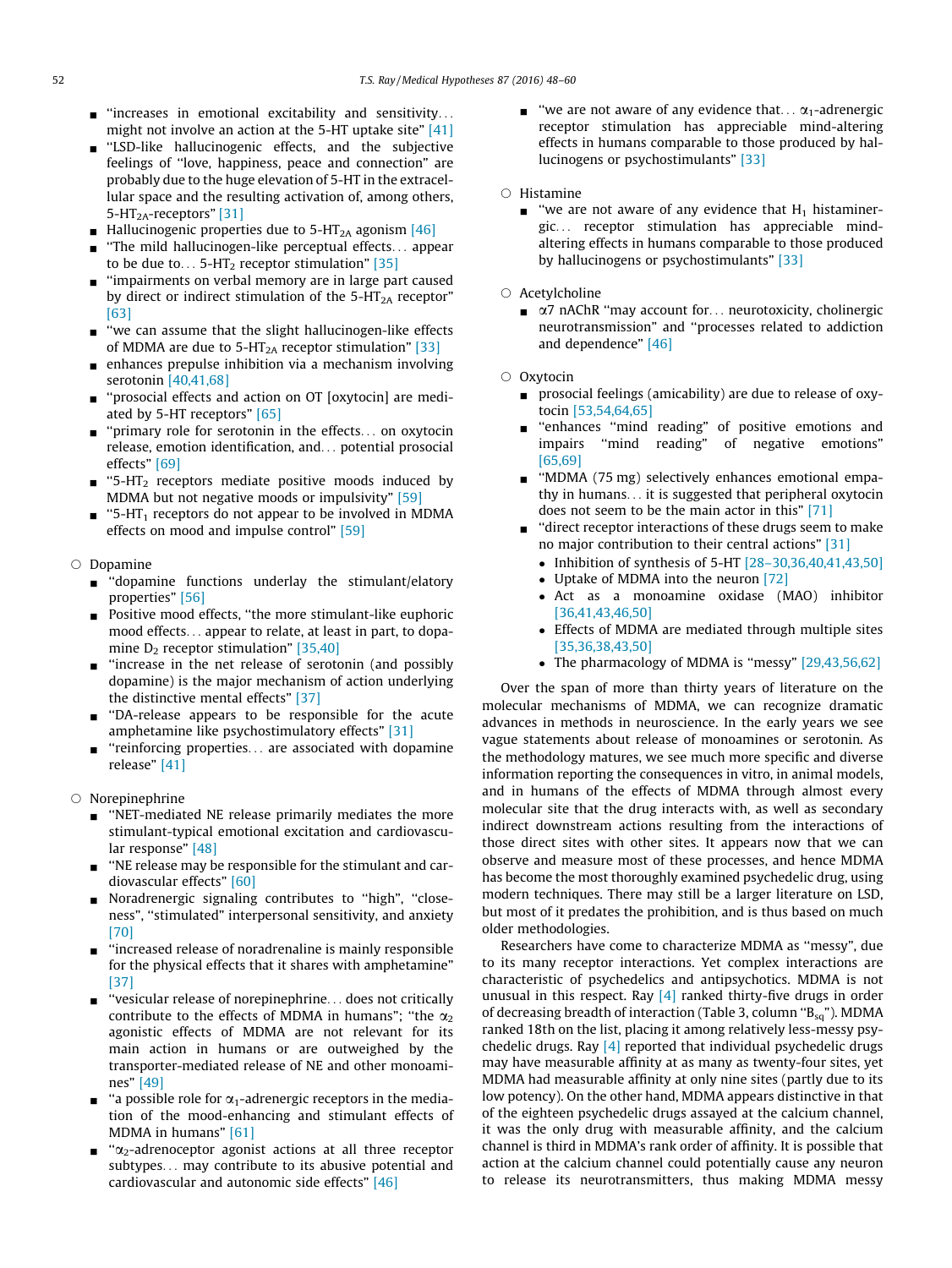indeed. Affinity for the calcium channel may also be responsible for MDMA's toxicity:

''... if too much calcium enters the cell through open channels, it would poison the cell.... A limited form of excitotoxicity may be useful as a 'pruning' mechanism for normal maintenance of the dendritic tree (see Figs. 1–23), getting rid of cerebral 'dead wood' like a good gardener; however, excitotoxicity to an excess is hypothesized to cause various forms of neu rodegeneration..." [\[73\],](#page-11-0) p. 392.

#### New hypotheses

If our goal is to understand the properties of a drug that millions of people use, then it is important to consider all of the effects reviewed above. However the focus of this paper is much narrower. I want to ask: what specific molecular mechanisms result in the manifestation of the specific entactogenic effects characteristic of MDMA? The answer I propose here is: none of the above. I propose instead that we invoke Occam's razor and suppose that the specific distinctive entactogenic effects are due to action at the site of highest affinity of MDMA, the imidazoline-1 receptor. I propose to test this hypothesis through the primer/probe method, in which we attempt to load the imidazoline-1 mental organ fully into consciousness with the use of a selective  $5-HT<sub>2</sub>$  primer and a selective imidazoline-1 probe.

Mental organ theory [\[2\]](#page-10-0) suggests these hypotheses:

- Expression of specific metabotropic receptor genes define ''mental organs" (populations of neurons that all express the defining receptor), and each mental organ plays a distinct role in the mind, a role shaped by evolution as mental organs evolve by duplication and divergence. Mental organs are the mechanism by which evolution sculpts the mind [\[2\]](#page-10-0).
- Mental organs can be in or out of consciousness, and their presence or absence in consciousness is mediated by complex processes, some of which involve drugs, neurotransmitter systems, or other mental organs.
- Drugs can be ''mind manifesting" or ''psychedelic" in the sense that they bring fully into consciousness, mental organs that normally do not enter consciousness.
- Drugs that are truly selective for  $5-HT<sub>2</sub>$  receptors, or selective for 5-HT<sub>2</sub> and 5-HT<sub>1</sub> receptors, are not psychedelic in this sense, on the contrary they tend to close the gates to consciousness at increasing doses [\[2\].](#page-10-0)
- The specific qualitative subjective effects of psychedelic drugs are predominantly due to their bringing into consciousness of mental organs other than  $5-HT_1$  and  $5-HT_2$  ("non-5-HT<sub>1/2</sub> mental organs").
- The flavor of a psychedelic drug is dominated by the non-5-  $HT_{1/2}$  mental organs corresponding to the receptors at which the drug has the highest affinity, in descending order of dominance/affinity.
- $\circ$  The mental state produced by a psychedelic drug emerges as a perceptual whole, as a blend of the various mental organs that the drug brings into consciousness, in varying proportions determined by the drug molecule's relative affinities at the corresponding receptors (''full-flavor psychopharmacology")
- $\circ$  This is similar to the mechanism by which odor emerges as a perceptual whole as a result of the interaction of odorant molecules with various strengths at various odor receptors, which are also metabotropic receptors [\[5\]](#page-10-0).
- However, for many non-5-HT $_{1/2}$  mental organs, activation alone does not bring the mental organ into consciousness and thus does not produce a psychedelic effect.
- In order for such a non-5-HT<sub>1/2</sub> mental organ to enter consciousness, three things must happen (yet there may be other mechanisms for loading mental organs into consciousness):
	- $\circ$  The mental organ must be activated directly at its defining receptor
	- $\circ$  5-HT<sub>2</sub> must be simultaneously activated. It appears that one of the functions of activated  $5-HT_2$  is to load other simultaneously activated mental organs fully into consciousness.
	- $\circ$  In some cases THC must be introduced to remove long-term blocks mediated by the cannabinoid system [\[2\].](#page-10-0)
- The specific entactogenic state produced by MDMA is due to the imidazoline-1 mental organ [\[2\]](#page-10-0) being loaded into consciousness due to simultaneous activation of imidazoline-1 and  $5-HT<sub>2</sub>$  receptors.
- Hypotheses of the mental functions associated with thirteen mental organs and some of their interactions are described in [\[2\]](#page-10-0).

Psychedelic drugs have special value in revealing the structure of the human mind, in part precisely because they are ''mind manifesting", in the sense that they are able to load mental organs into consciousness. When mental organs are loaded into consciousness, their role in the mind can be discerned, as well as some of the mechanisms of consciousness.

#### Primer/probe method

I will use the word ''primer" to refer to a drug that can load activated mental organs into consciousness. Within the scope of this manuscript, primers will be drugs that are selective for 5-  $HT_2$  (DOB, MEM), or selective for 5-HT<sub>2</sub> and 5-HT<sub>1</sub> (DOET, or 2C-B-fly) [\[4\]](#page-10-0). Careful review of the descriptions of the subjective effects of these four drugs show that they are not psychedelic, by themselves they do not load mental organs into consciousness, they are subtle, and at higher doses tend to close off consciousness: DOB [\[9,74–76\]](#page-10-0); MEM [\[9,13,76\];](#page-10-0) DOET [\[9,11,13,](#page-10-0) [77–83\]](#page-10-0); 2C-B-fly [\[76,84–87\]](#page-11-0). I will use the word ''probe" to refer to a drug that does not act at  $5-HT_2$ , but does act at non-5- $HT_{1/2}$ mental organs (e.g. dopamine, norepinephrine, imidazoline). I will refer to the receptor(s) activated by the probe as the "probed" receptor(s).

The primer/probe method consists of using a primer to load the mental organs activated through the probed receptors into consciousness, and is a proposed new method of studying the mind which consists of a double-blind controlled clinical experiment, which has three treatments:

- The probe taken alone
- The primer taken alone
- The primer and probe taken together

For the specific case of constructing the entactogenic mental state of MDMA, the experiment can take this form

- The primer taken alone (DOB, MEM, DOET, or 2C-B-fly)
- The probe taken alone: selective imidazoline-1 agonist (rilmenidine or moxonidine)
- MDMA taken alone
- The primer and probe taken together

The last two, but not the first two treatments, should produce the entactogenic state characteristic of MDMA. This experiment is a test whose results may disprove, support, or refine the imidazoline hypothesis proposed by  $[2]$ . To be clear, the claim is not that the last treatment would recreate the MDMA experience. The claim is only that the primer/probe combination would create the distinctive entactogenic state characteristic of MDMA. If the primer/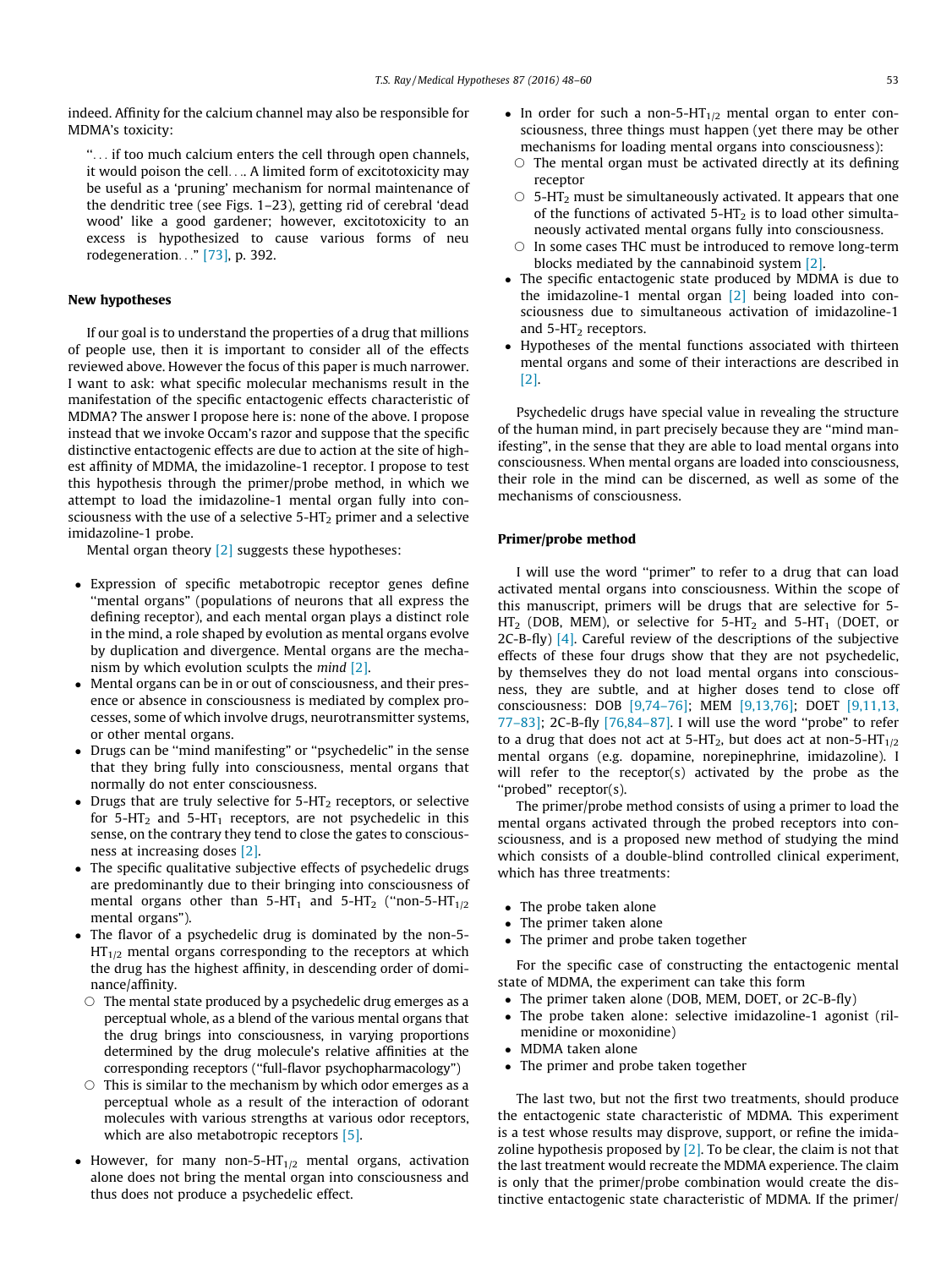probe method is validated, then primed rilmenidine or moxonidine will be the purest known imidazoline-1 psychedelics, much cleaner (more selective) than MDMA. However they might not produce some other effects of MDMA such as stimulation or toxicity. If so, the primer/probe combo might be more suitable for therapeutic applications than is MDMA itself.

A dose of a medication that is adequate to produce a physiological effect (e.g. reduce blood pressure or reduce Parkinson's symptoms) should also be adequate to manifest a mental organ in consciousness when primed by  $5-HT<sub>2</sub>$ . Thus when this experiment is first attempted, it should be done with a dose of the probe that is in the normal range of doses used in the medical application. Similarly, a modest dose in the normal dose range of the primer should be used as well.

In this context, we can provide a new explanation for observations made by [\[88\],](#page-11-0) who noted the ''disconcerting absence of additivity between the component isomers in comparison with the activity of the racemate" for MDMA. While most phenylisopropylamine psychedelics are more active in the R isomer than the S isomer, in MDMA the characteristic entactogenic effect is found with the S isomer. Given that the racemate is active in doses of 100– 160 mg, we would expect the S isomer to be active at half this dose, 50–80 mg. Yet the S isomer is active in the 80–120 mg range, much higher than expected. While the authors do not provide an explanation for these observations, they close with this thought: ''Perhaps there is a stimulant action from one of the isomers which enhances or potentiates the (otherwise) dormant potential of the other." Yes, mental organ theory suggests that racemic MDMA is actually a primer/probe pair of drugs, with the R isomer acting as the primer at the  $5-HT<sub>2</sub>$  receptors, and the S isomer acting as the probe at the imidazoline-1 receptor. The relative affinity of the two isomers at imidazoline-1 and  $5-HT_2$  could be examined to test this hypothesis. It has already been shown that " $R(-)$ -MDMA possesses about a 3-fold greater affinity [at  $5-HT_2$ ] than does its  $S(+)$ -enantiomer" [\[89\].](#page-11-0) Mental organ theory has explanatory and predictive power.

A way of further corroborating that the MDMA mental state is due to the combination of imidazoline-1 and  $5-HT<sub>2</sub>$  is to make a list of drugs known to produce the MDMA entactogenic mental state, and assay them broadly to see if they all have moderate to strong relative affinity for both receptors. Imidazoline-1 is likely to be the dominant flavor for all of these drugs.

#### Imidazoline-1

This is not really a paper about MDMA/imidazoline. I have simply chosen that as the best experiment to illustrate a larger issue: a mechanism that manages access to consciousness. MDMA/imidazoline is the best choice because:

- MDMA is the most thoroughly studied psychedelic drug with modern methods
- MDMA produces distinct and characteristic qualitative entactogenic subjective effects
- several psychometric tests have been developed to detect these effects
- several laboratories around the world are practiced at clinical studies with MDMA
- despite its placement in a separate pharmacological class for both qualitative and mechanistic reasons, MDMA operates by the same primer/probe mechanism as other psychedelics (''classical hallucinogens" [\[8\]\)](#page-10-0)
- the existing voluminous literature on MDMA mechanisms has not recognized the role of the primer/probe mechanism in its actions

The imidazoline-1 receptor (NISCH – nischarin, or IRAS – Imidazoline Receptor Antisera-Selected) is not a GPCR. GPCR are characterized by seven transmembrane segments, and signal by coupling to G-proteins. The NISCH receptor has no transmembrane segments, and signals through pathways not known to be linked to heterotrimeric G-proteins. NISCH appears to be a cytosolic protein that is anchored to the intracellular side of the plasma membranes by a POX domain [\[90,91\]](#page-11-0).

There are several excellent reviews of imidazoline biology [\[91–](#page-11-0) [96\]](#page-11-0), so here I will only focus on issues relevant to the current manuscript. Several functions of the imidazoline receptors or imidazoline agonists have been observed:

- Physical
	- $\circ$  Metabolic syndrome [\[95\]](#page-11-0)
		- $\blacksquare$  Hypertension [91,93-97]
		- **Insulin resistance [\[94,95\]](#page-11-0)**
		- Glucose intolerance  $[94.95]$
		- $\blacksquare$  Dyslipidemia [\[95\]](#page-11-0)
		- $\blacksquare$  Hyperinsulinemia [\[95\]](#page-11-0)
- $\circ$  Cardiovascular regulation [\[95\]](#page-11-0)
- $\circ$  "regress left ventricular hypertrophy" [\[94\]](#page-11-0)
- $\circ$  "reduction of atrial natriuretic peptide levels" [\[94\]](#page-11-0)
- $\circ$  "treatment of renovascular hypertension" [\[94\]](#page-11-0)
- $\circ$  Treatment of obesity [\[94\]](#page-11-0)
- $\circ$  Reduce high cholesterol [\[94\]](#page-11-0)
- $\circ$  "central imidazoline actions may regulate water and sodium balance" [\[94\]](#page-11-0)
- $\circ$  Possible treatment for congestive heart failure [\[94,95\]](#page-11-0)
- $\circ$  Anti-apoptotic [90,91,94-96]
- $\circ$  "inhibits LIM kinase, and may play a role in inhibiting the metastasis of cancer cells" [\[91\]](#page-11-0)
- $\bigcap$  Insulin
	- $\blacksquare$  "insulin and growth-factor mediated cell growth" [\[94\]](#page-11-0)
	- **Associate with insulin receptor substrates [\[90,91,95,96\]](#page-11-0)**
- which results in phosphorylation of extracellular receptor kinase (ERK) [\[95,96\]](#page-11-0)
- leading to "insulin sensitizing effect of imidazoline agonists"  $[91]$
- $\circ$  "improvement in endothelial dysfunction" [\[95\]](#page-11-0)
- $\circ$  reduction in inflammatory cytokine TNF- $\alpha$  [\[95\]](#page-11-0)
- $\circ$  "reduced fasting triglycerides, total cholesterol, glucose and urinary albumin excretion while increasing the antiinflammatory mediator adiponectin" [\[95\]](#page-11-0)
- $\circ$  Integrin
	- $\blacksquare$  Bind to fibronectin receptors [\[90\]](#page-11-0)
	- $\blacksquare$  bind to integrin, a component of the fibronectin receptor [\[91,95\]](#page-11-0)
	- & ''work through the integrin signaling complex and bind to a tyrosine kinase stimulating a cascade of events leading to activation of phospholipase C" [\[96\]](#page-11-0)
	- **u** "integrin mediated cell-shape"  $[94]$
- $\circ$  Inhibits cell migration [\[91,95,96\]](#page-11-0)
- $\circ$  "mediate cell growth and differentiation" [\[90\]](#page-11-0)
- $\circ$  "neurite outgrowth mediator" [\[90\]](#page-11-0)
	- $\circ$  "could be pivotal in regulating processes such as neuronal cell division, axonal sprouting, and neuroplasticity" [\[90\]](#page-11-0)
	- $\circ$  Toxicity: "CNS depression, bradycardia,... hypotension, respiratory depression, miosis,... hypothermia", and hypertension (early and transient) [\[96\]](#page-11-0)
	- $\circ$  "Imidazolines have been shown to inhibit platelet aggregation in a dose-dependent manner" [\[96\]](#page-11-0)
	- $\circ$  Involved in the neuronal modulation of contractions in the ocular nictitating membrane [\[96,98\]](#page-11-0)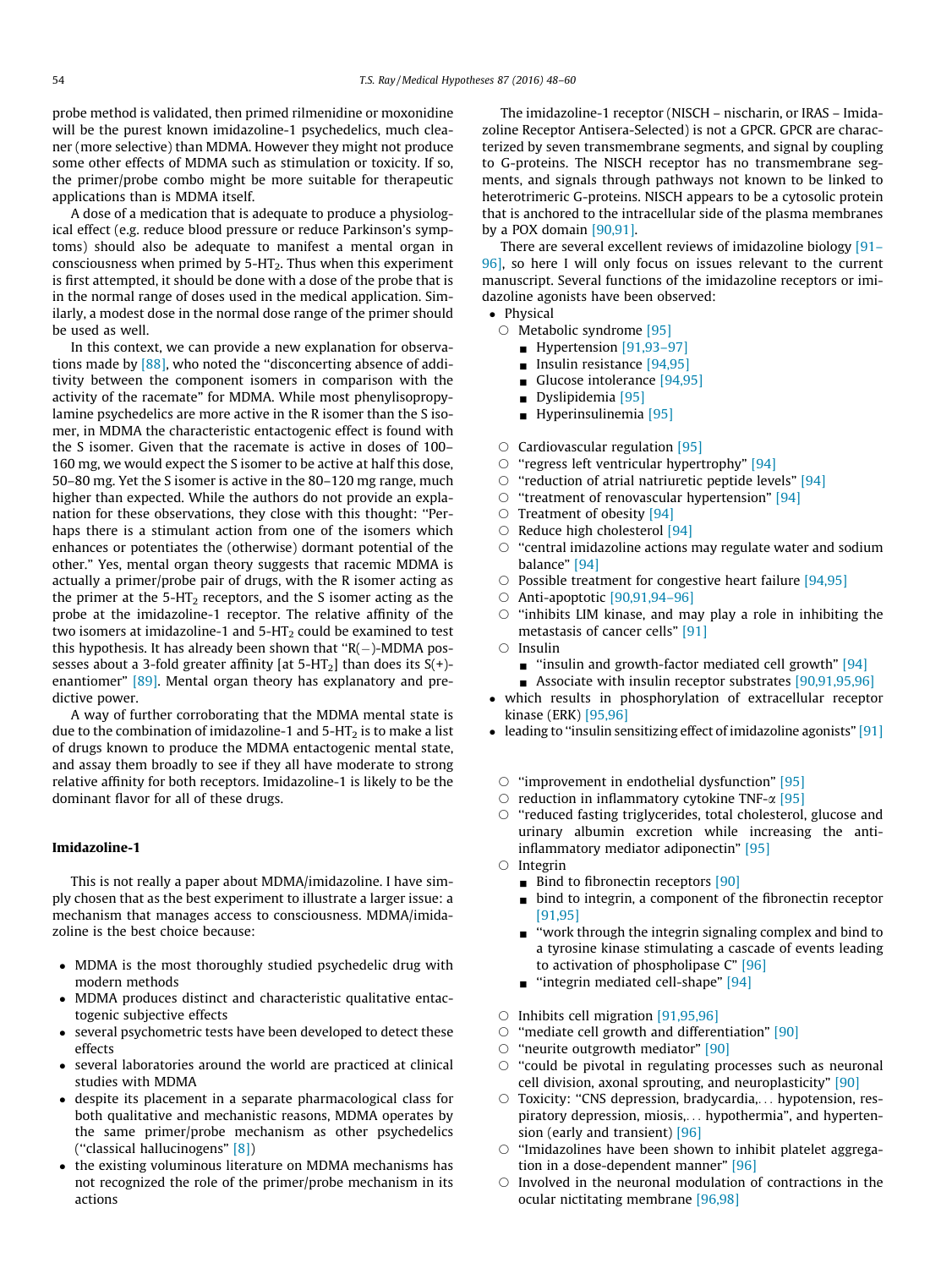#### Mental

- $\circ$  "elevation in platelet I<sub>1</sub> sites... in untreated... dysphoric premenstrual syndrome" [\[92\]](#page-11-0)
- "elevation in platelet  $I_1$  sites" in "newly post-menopausal women", ''and estrogen replacement therapy downregulated them" [\[92\]](#page-11-0)
- $\circ$  "properties in mice consistent with anxiolysis" [\[92\]](#page-11-0)
- $\circ$  Depression
	- & Depression is associated with dysregulation or overexpression of imidazoline receptor binding sites [\[92,96,97,99–103\]](#page-11-0)
	- & Antidepressant treatment normalized imidazoline receptor function [\[92,96,97,99,101–103\]](#page-11-0)
	- & Imidazoline receptors involved in antidepressant-like effect of agmatine in forced swimming test [\[97\]](#page-11-0)
	- **Effects of SSRIs involve modulation of imidazoline recep**tors by agmatine [\[102\]](#page-11-0)
	- & Imidazoline involved in ''antidepressant-like effect of tramadol in mice" [\[103\]](#page-11-0)
	- Lower levels of  $I_1$  receptors in brains of depressed suicide victims [\[92\]](#page-11-0)
	- $\blacksquare$  Platelet I<sub>1</sub> receptor density may represent a state marker for depression [\[92,96,99,101\]](#page-11-0)

The imidazoline-1 literature reviewed above does not discuss psychedelic drugs, but only considers non-psychoactive drugs, whose primary application is in the treatment of high blood pressure. There is also some discussion of an association between imidazoline-1 receptors and depression, at least as a marker for depression. However, the imidazoline-1 literature never suggests an acute psychoactive effect through action of a ligand at imidazoline-1 receptors. As predicted by the primer/probe hypotheses, we find no evidence of psychoactive, and much less of entactogenic effects from imidazoline-1 drugs that do not also act at  $5-HT<sub>2</sub>$ . The primer/probe hypotheses suggest that activation of  $5-HT<sub>2</sub>$  alone is not psychedelic, and the activation of imidazoline-1 alone is not psychedelic, but that  $5-HT_2$  and imidazoline-1 are psychedelic when they are activated together. The imidazoline-1 literature is consistent with these hypotheses.

The entactogenic effects attributed by [\[2\]](#page-10-0) to imidazoline are not found in imidazoline-1 selective drugs that do not also act at  $5-HT<sub>2</sub>$ , such as rilmenidine, moxonidine, and clonidine which are primarily used to treat high blood pressure. The three drugs MDMA, rilmenidine, and moxonidine all have their primary affinity at imidazoline-1, with lesser affinity at alpha-2. Yet of the three, only the psychedelic MDMA also has affinity at 5-  $HT<sub>2</sub>$ . This is consistent with the pattern we see with clonidine and mescaline.

The drugs that are known to act at both imidazoline-1 and 5- HT2 are MDMA, DIPT, mescaline, 5-MeO-DIPT, DMT, and DPT, in order of decreasing relative affinity at imidazoline-1 [\(\[4\]](#page-10-0) Figure S3, Table S2, Table S4, Table S6). I believe that it should be possible to discern the entactogenic effects of imidazoline-1 in all six drugs, but of these drugs, currently only MDMA, mescaline, and DMT have adequate literature describing subjective effects. Of these three drugs, MDMA is the only one to have its primary site of affinity at imidazoline-1, and its subjective effects are the archetypical entactogenic effects, described above in the introduction [\[12\].](#page-10-0) In mescaline and DMT, imidazoline-1 is not the dominant flavor, and is blended together with the mental effects mediated by other mental organs, yet the entactogenic effects of imidazoline-1 can be recognized in these more complex drugs: mescaline ([104-108]); DMT [\(\[109–111\]\)](#page-11-0).

Imidazoline-1 receptors are capable of producing both physical and mental effects, a pattern that is likely typical of all mental organs. While the mental effects manifest only when the defining receptor is activated and the mental organ is loaded into consciousness, the physical effects presumably manifest any time the receptors are activated. It is not clear if there is any coherence between the mental and physical effects associated with activation of receptors defining mental organs.

## Chronic tolerance

It is widely reported that MDMA produces a distinctive form of tolerance often called ''chronic tolerance" [\[14,18,29,37,41,43,52,5](#page-10-0) [6,58,62,112–127\]](#page-10-0), whose nuances are vividly described in [\[118\]](#page-12-0):

''Ecstasy shows tolerance, but in a rather extreme and unusual way. With most drugs, increased dosage is needed to maintain the same effect. But with ecstasy, increased dosage produces a more speedy and less empathic effect. In fact, frequent heavy users often give up and take amphetamine instead as it provides a similar effect for less money.

''There is another unusual effect that applies even to moderate users: the euphoric quality is nearly always limited to the first few occasions. Later experiences lack the first wonder, and it may never be experienced again even after a long break." – P. 59–61 [\[118\]](#page-12-0)

''The experience of the 'love effect' from ecstasy rapidly fades with repeated use, and the effects become increasingly like those of amphetamine. $57,1$  This may partially explain some of the escalation in dose levels seen in recent years, as some users will be vainly attempting to recover the mental state which they experienced initially – now impossible due to neurochemical and psychological changes in the brain and mind resulting from repeated use...

''It was once believed that ecstasy would be free of any dependency risk because of the rapid loss of the empathogenic 'loved up' effect with repeated use.<sup>57</sup> However, while loss of this effect may lead to declining use in an older group who take ecstasy for its empathogenic properties, younger users in the dance culture may come to appreciate the more amphetamine-like qualities, and have different expectations."  $-$  P. 124–126 [\[117\]](#page-11-0)

The large literature on this subject is generally in agreement with [\[118\]](#page-12-0) that this peculiar form of tolerance is a distinctive property of MDMA. However, I have found evidence in the literature for the widespread occurrence of this specific form of tolerance among psychedelic drugs, specifically MDMA, DIPT, mescaline, 5-MeO-DIPT, DMT, and DOM [\[14,76,128\],](#page-10-0) listed in decreasing order of relative affinity for imidazoline-1. However, among these six drugs we find that all but DOM have a high relative affinity for imidazoline-1( $[4]$  Figure S3). The five imidazoline-1 drugs that show chronic tolerance are also the five drugs with the highest relative affinity for imidazoline-1. It may be that among mental organs, imidazoline-1 is more prone to this kind of chronic tolerance. The beautiful imidazoline-1 mental state is ephemeral and elusive and cannot be conjured repeatedly at will, without limit. This observation is relevant to the design of the primer probe experiment, especially as it applies to constructing the mental state of MDMA. An above stated hypothesis is relevant here:

• In some cases THC must be introduced to remove long-term blocks (chronic tolerance) mediated by the cannabinoid system [\[2\]](#page-10-0)

Survey studies have shown that cannabis is used to enhance the effects of MDMA [\[129\]](#page-12-0), and controlled clinical studies have shown that THC enhances the effects of MDMA  $[47,130]$ . Studies have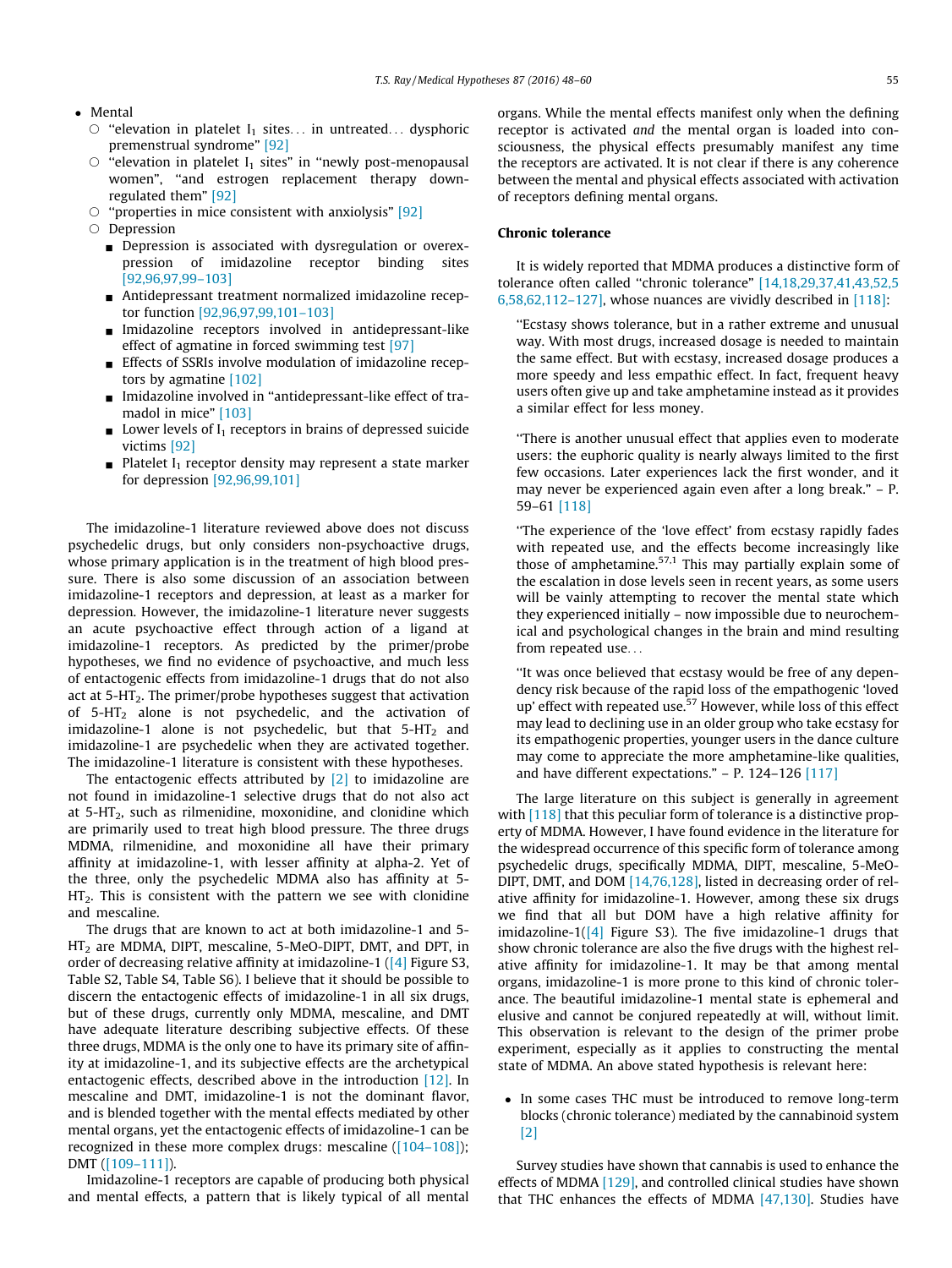shown that more than 90% of MDMA users also use cannabis, and the two drugs are often taken together [\[56,115,122,124,131–134\].](#page-11-0)

The degree of chronic tolerance to imidazoline-1 will depend, at least in part, on a subject's degree of prior exposure to imidazoline-1 drugs, and the elapsed time since exposure. There are gradations of chronic tolerance:

- Full effects of imidazoline-1 without simultaneous use of THC (e.g. first experience)
- Partial effects of imidazoline-1 without THC, and full effects with THC
- No effects of imidazoline-1 without THC, and full effects with THC
- No effects of imidazoline-1 without THC, and partial effects with THC
- No effects of imidazoline-1 with or without THC (e.g. recent heavy MDMA users)

Given the possible need for THC in the proposed primer/probe construction of the MDMA entactogenic mental state, a more complex set of conditions would be needed for a fully controlled experiment:

- The probe taken alone
- The primer taken alone
- THC taken alone
- The primer and probe taken together
- THC and the primer taken together
- THC and the probe taken together
- The primer, the probe, and THC taken together
- MDMA taken alone
- MDMA taken with THC

Pragmatically speaking, it is likely to be more feasible to use the simpler set of three or four conditions described in the previous section, but have THC available if the imidazoline-1 effects do not fully develop within a few hours. Even for subjects who do experience the effects of imidazoline-1 without THC, inclusion of THC can deepen the imidazoline-1 experience. The primer/probe experiments are likely to be long lasting, thus it would be possible to measure the state both before and after the application of THC, in the same experiment. It is also critical to consider that repeated exposures of the same subject to imidazoline-1 drugs will not be comparable, due to the rapid development of chronic tolerance.

# Constructing mental states

#### Nichols [\[135\]](#page-12-0) has said:

''One can clearly see that a relationship exists between gasoline and automobile travel. What one cannot predict is whether a particular tank of gasoline is destined to propel a car towards Canada, Mexico, the Northeast, etc. The outcome is dependent on the whims of the owner of the vehicle. Similarly, one can predict that psychoactive substances such as LSD will move the psyche from what has been called consensus reality, to some altered state of consciousness. What cannot be predicted is the nature of the change or the 'direction' the altered state will take. It is an erroneous assumption to believe that medicinal chemistry can design in elements of molecular structure that will lead the psyche in a particular direction. The state of the art in medicinal chemistry is not so advanced! This would be akin to assuming that a particular blend of gasoline could somehow determine the direction that the car will be driven." [\[135\]](#page-12-0)

In 1998 it was true that medicinal chemistry could not design mental states. But today the theory of mental organs should make it possible to construct specific mental states by assembling drugs that load the relevant mental organs into consciousness, either through conventional drug design (based on synthetic chemistry and broad receptor assays) or through the primer/probe method.

A good theory has explanatory and predictive power. For mental organ theory, the bullet list of hypotheses above embeds the explanation, and the proposed primer/probe experiment embeds some predictions as well as the method of their testing. If we understand a mental state, and the biological mechanisms by which it arises, then we should be able to engineer the state; construct it from its component elements. In order to advance the project of constructing the MDMA entactogenic mental state from its component parts, I will claim the set of hypotheses stated in the bullet list above as an example of ''understand a mental state, and the biological mechanisms by which it arises". For the specific case of MDMA, this understanding suggests an approach to engineering the state: activate imidazoline-1 and load it into consciousness by simultaneously activating  $5-HT<sub>2</sub>$ .

Constructing the mental state of MDMA is just one illustrative example of a more general approach of constructing mental states that is made possible by the primer/probe method. It should also work in principle for constructing the mental states produced by a wide variety of psychedelic drugs. A code to this enterprise can be found in  $[4]$  and  $[2]$ . The discussion of  $[4]$  states: "If we acknowledge the pervasiveness of the  $5-HT_1$  and  $5-HT_2$  receptors, and then look past them, we find that the set of thirty-five drugs emphasize a wide variety of receptors". This statement is then followed by a list of the drugs that most prominently present each of eighteen mental organs. The intention was to draw attention to the mental organs that are responsible for the qualitative properties, the dominant flavors, of the corresponding drugs. The bullet list in the opening of  $\lfloor 2 \rfloor$  describes the hypothesized mental states associated with each of thirteen mental organs. These two lists taken together form a key to the primary mental organs at which each drug acts. This information can be used to construct the mental states associated with specific drugs. This process of construction is a test of the series of hypotheses presented in the bullet list of  $[2]$ , which can either disprove, support, or refine each hypothesis.

MDMA, rilmenidine, and moxonidine all have imidazoline-1 as their best hit. Thus when rilmenidine or moxonidine are used as a probe, they should manifest the dominant flavor of the MDMA (entactogenic) state when combined with a primer. Constructing a close approximation of the mental state of an existing drug is the most feasible when the drug activates only a single non-5-  $HT_{1/2}$  mental organ. For example, the DOM mental state could be constructed with a probe that activates the beta-2 receptor, and the TMA-2 mental state could be constructed with a probe that activates the histamine-1 receptor. For drugs that activate multiple non-5-HT $_{1/2}$  mental organs, it would be difficult to find a single probe that would closely match the pattern of affinities found in the target drug; however it should be feasible to find a probe that would provide the dominant flavor, as suggested for MDMA (rilmenidine or moxonidine to activate imidazoline-1). Yet the primer/probe method is not restricted to constructing an approximation of an existing drug. It may be used simply to design a particular mental state.

It is also not necessary to restrict the primer to  $5-HT<sub>1/2</sub>$  selective agents (DOB, MEM, DOET, 2C-B-fly). For example, [\[2\]](#page-10-0) hypothesized that both the imidazoline-1 and histamine-1 mental organs mediate empathy, each in a distinct way. These two facets of empathy could be blended into a perceptual whole by using TMA-2 as a primer and rilmenidine or moxonidine as a probe.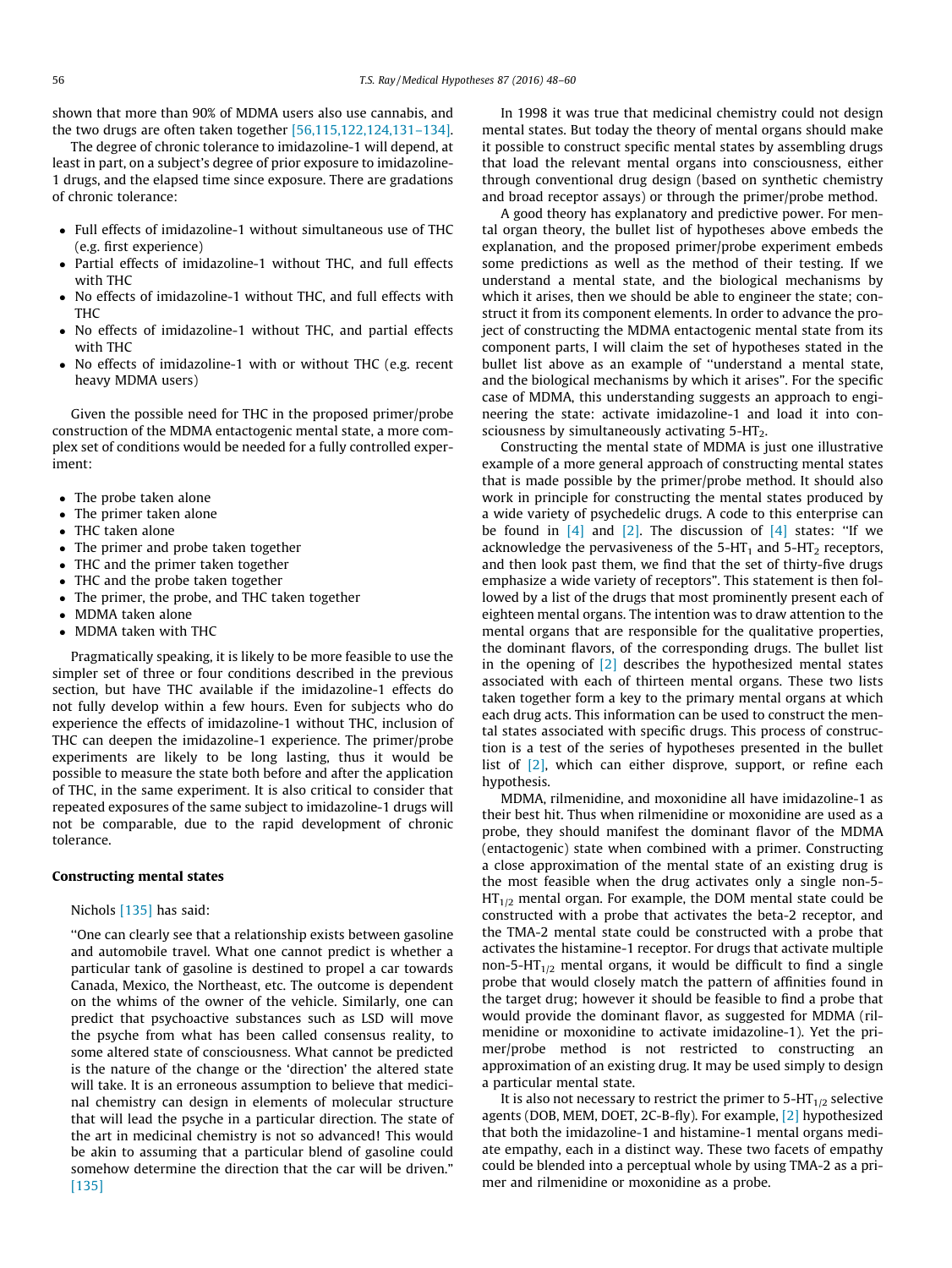Another use of the primer method could be to produce cocktails that bring together more than one class of probed receptor. For example, the combination of imidazoline-1 with dopamine may have applications in healing certain conditions, but the only drug examined by  $[2,4]$  that brings these two classes of receptor together is DMT, which also interacts strongly with many other receptors. By combining an imidazoline-1 agonist (e.g. rilmenidine or moxonidine) with a dopamine agonist (e.g. ropinirole or pramipexole) and a primer, a psychedelic cocktail could be constructed that manifests imidazoline-1 and dopamine together.

An interesting aspect of this approach is that we are then in a position to have full control over the effective relative affinities of the two classes of probed receptors, by controlling the relative doses of the two probes. Thus we could for example vary the relative doses of rilmenidine and ropinirole to produce a cocktail with either imidazoline-1 stronger than dopamine, or dopamine stronger than imidazoline-1. This kind of subtle pharmacological manipulation would likely forever remain out of reach through conventional drug design methodology.

This amounts to mental engineering, or pharmaceutical designer minds. More importantly, probes selective for a wide variety of receptors, including receptors not discussed in [\[2\],](#page-10-0) can be primed in order to elaborate our understanding of their role in the mind.

#### Characterizing mental organs

Using the primer/probe method to construct the mental state of existing drugs is of little real value other than as a validation of mental organ hypotheses. Although in the case of MDMA it can also be of value in producing a safer and longer lasting drug, ''pharmaecstasy", that might be used in treating PTSD and other disorders, as well as in psychotherapy.

I believe the greatest scientific value of the primer/probe method is that it could be used to characterize mental organs and clarify their interactions. Ray  $[2]$  has provided hypotheses characterizing thirteen mental organs, yet there must be many more. The primer/probe method should greatly ease and accelerate the process of testing the thirteen hypotheses proposed by [\[2\],](#page-10-0) and in characterizing additional mental organs.

For example, [\[2\]](#page-10-0) presented a hypothesis for the mental state mediated by the alpha-1 mental organ. However, among the thirty-two active drugs studied by  $[4]$ , perceptible alpha-1 is found only in DMT and DPT, the two drugs with the greatest breath of interaction with multiple receptors ( $[4]$  Table 3, column " $B_{\text{sa}}$ "). Thus the alpha-1 hypothesis was interpreted from DMT and DPT, which have measurable affinity at 17 and 24 receptors respectively. It is difficult for the mental effects of a single mental organ to be interpreted from such complex drugs, thus the alpha-1 hypothesis is weak. We need a more selective alpha-1 psychedelic. Clonidine interacts with alpha-1, alpha-2, and imidazoline. Furthermore, clonidine is a weak partial agonist at alpha-2 and has much higher efficacy at alpha-1 [\[95\].](#page-11-0) Thus clonidine is a much better candidate for characterizing the alpha-1 mental organ. Thus a clonidine probe can be used to test, and either disprove, support, or refine the alpha-1 hypothesis proposed by [\[2\].](#page-10-0)

As another example, among the psychedelic drugs broadly assayed and examined by  $[2,4]$ , LSD has the broadest interaction with the five dopamine receptors ( $[4]$  Table S5, column "D<sub>1</sub>, D<sub>2</sub>, D3, D4, D5"), DMT has the highest relative affinity for any one of the five dopamine receptors (D1) ( $[4]$  Table S5, column "D<sub>max</sub>"), and psilocin makes the cleanest presentation of dopamine (D1 is the dominant flavor of psilocin  $([4]$  Discussion)). However, there is no drug with a high relative affinity for dopamine that does not also have a high relative affinity for  $5-HT<sub>7</sub>$ . When activated together with  $5-HT_2$  and  $5-HT_7$ , dopamine-1 manifests mystical/ spiritual [\[136\]](#page-12-0) and religious [\[137\]](#page-12-0) sentiments.  $5-HT<sub>7</sub>$  has a very strong flavor [\[2\],](#page-10-0) thereby making it difficult to separately characterize the dopamine mental organs. Thus existing psychedelic drugs do not provide a clear picture of the role of dopamine in the mind without strong  $5-HT<sub>7</sub>$ . Using the primer/probe method, we can create clean dopamine psychedelics by using probes, such as any of several drugs used to treat Parkinson's and restless leg syndrome that are selective for various dopamine receptors (e.g. ropinirole or pramipexole). However, caution should be used in clean dopamine primer/probe experiments, as dopamine has been implicated in schizophrenia and addiction.

In this way, the primer/probe method can be used to bring almost any chosen selective receptor agonist together with 5-  $HT<sub>2</sub>$ , to observe the role of its corresponding mental organ in the life of the mind.

# Clarity

One potential advantage of the primer/probe method, should it be validated, is the clarity that it could bring to the roles that the various receptors play in the psychedelic experience. One unfortunate consequence of the current narrow 5-HT<sub>2</sub> paradigm  $[8]$  is that is has kept research attention focused on the  $5-HT<sub>2</sub>$  receptors, and the roles of other receptors in the psychedelic experience have been neglected.

The primer/probe method should highlight what is already obvious from the pharmacology of DOB, MEM, DOET, and 2C-Bfly: that activation of  $5-HT_2$  alone is not psychedelic; and at high doses it tends to be anti-psychedelic, actually constricting consciousness. The primer/probe method also should clearly demonstrate that the specific qualitative subjective psychedelic effects:

- that emerge are mediated by non-5-HT $_{1/2}$  mental organs, which in a primer/probe study will be provided by the probe.
- mediated by the non-5-HT<sub>1/2</sub> mental organs do not manifest through activation of the corresponding receptors alone, but require the simultaneous activation of  $5-HT_2$ , which in a primer/probe study will be provided by the primer.
- experienced will depend on what mental organs are activated by the probe. Activation of different mental organs by different probes should produce qualitatively different effects. This clarity of the association between qualitative subjective experience and receptor activation should dramatically facilitate the mapping of the role that different receptor systems (mental organs) play in the life of the mind and in the psychedelic experience.

#### Coda

As discussed above, MDMA appears to be the single most thoroughly studied psychedelic drug, using modern methods of neuroscience. Yet the extensive literature on the mechanisms of action of MDMA appears to never mention imidazoline. If the proposed primer/rilmenidine or moxonidine experiment validates the hypothesis that simultaneous activation of imidazoline-1 and  $5-HT_2$  is responsible for the distinctive and characteristic entactogenic heart-opening of MDMA, this result will vividly illustrate the ubiquitous but unstated pragmatic principle of psychopharmacology.

The primer/probe method will then allow us to deliberately and selectively load the mental organs into consciousness one-by-one, to examine their properties. We can similarly load them in combinations in order to examine their interactions. This will permit the rapid decoding of the mind, and the elaboration of many of the missing links between biology and psychology [\[6\]](#page-10-0). After this process, there will not be as many ''receptors whose mental effects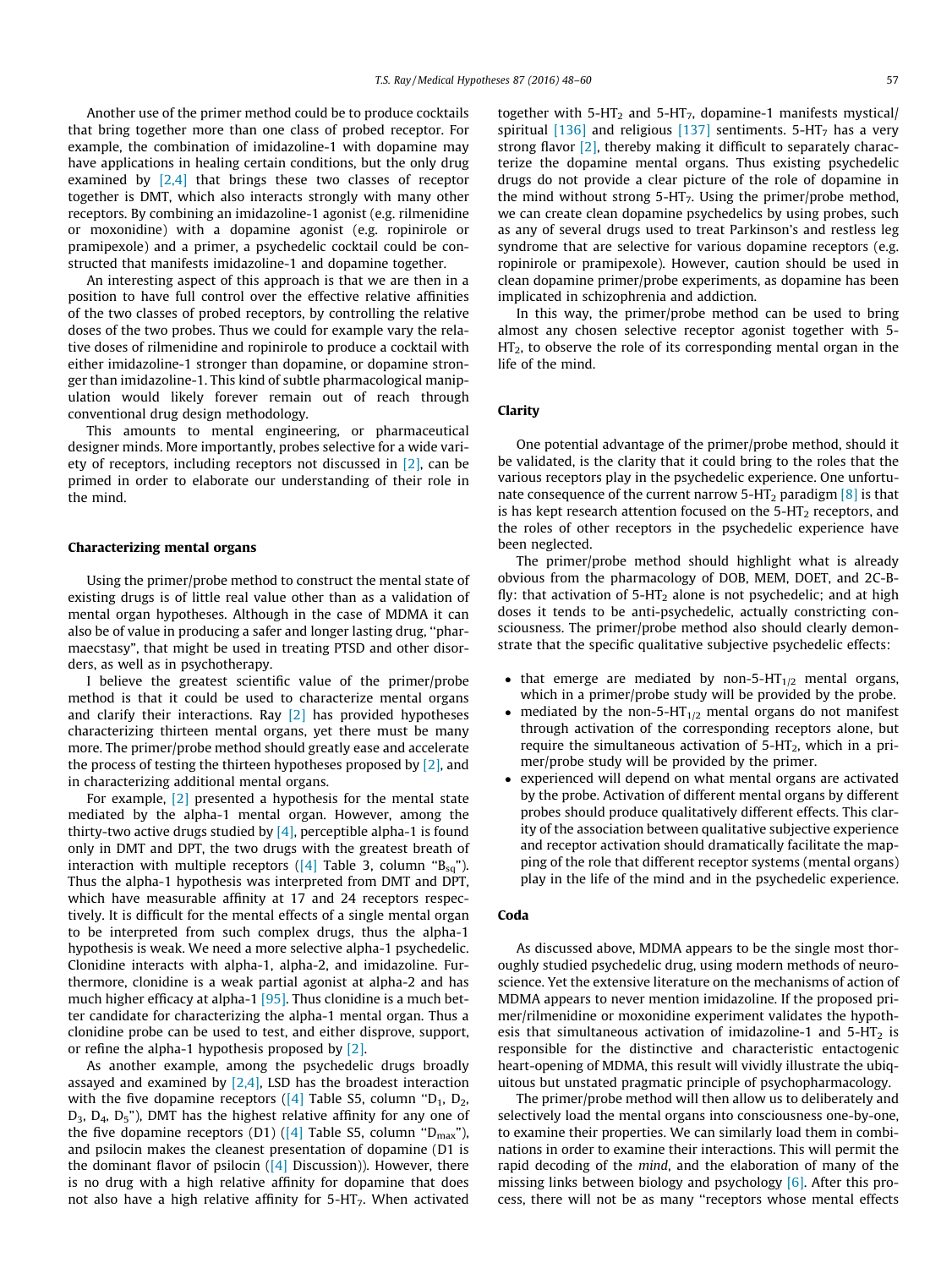<span id="page-10-0"></span>we don't understand", thus we will be less likely to invoke the unstated principle.

The observation that there are many mental organs that do not normally enter consciousness in adult humans is puzzling. Many of them apparently enter consciousness in childhood, but not adulthood. I suspect that in adulthood they do not simply play their role in the ''unconscious", but actually cease to function; and I suspect that this is a pathological state that contributes to the rise of mental illness and destructive/self-destructive behavior in modern humans. I believe that as mental organs become vestigial, we are losing our evolutionary heritage, our humanity. The mental organs that populate the adult human mind are moving in the direction of a cognitive monoculture with a loss of affective diversity, and we are left with a less multifaceted view of reality.

#### Conflict of interest

I have no conflict of interest

#### Acknowledgments

I thank Chenmei Xu for her assistance with every aspect of this project. I thank Ahnjili ZhuParris for her comments on the manuscript. I would like to thank Paul Ernsberger for his kind guidance on imidazoline. I thank the reviewer for their constructive suggestions. None of this would have been possible without the work of Alexander Shulgin.

#### References

- [1] [Dobzhansky T. Nothing in biology makes sense except in the light of](http://refhub.elsevier.com/S0306-9877(15)00472-7/h0005) [evolution. Am Biol Teacher 1973;35:125–9.](http://refhub.elsevier.com/S0306-9877(15)00472-7/h0005)
- [2] [Ray TS. Mental organs and the origins of mind. In: Swan L, editor. Origins of](http://refhub.elsevier.com/S0306-9877(15)00472-7/h0010) [Mind. New York/Heidelberg: Springer; 2012. p. 301–26](http://refhub.elsevier.com/S0306-9877(15)00472-7/h0010).
- [3] [Katz PS. What are we talking about? Modes of neuronal communication. In:](http://refhub.elsevier.com/S0306-9877(15)00472-7/h0015) [Katz Paul S, editor. Beyond neurotransmission: neuromodulation and its](http://refhub.elsevier.com/S0306-9877(15)00472-7/h0015) [importance for information processing. Oxford University Press; 1999. p.](http://refhub.elsevier.com/S0306-9877(15)00472-7/h0015) [1–28](http://refhub.elsevier.com/S0306-9877(15)00472-7/h0015).
- 4] [Ray TS. Psychedelics and the human receptorome. PLoS ONE 2010;5:e9019.](http://refhub.elsevier.com/S0306-9877(15)00472-7/h0020) [5] [Buck L, Axel R. A novel multigene family may encode odorant receptors: a](http://refhub.elsevier.com/S0306-9877(15)00472-7/h0025)
- [molecular basis for odor recognition. Cell 1991;65:175–87](http://refhub.elsevier.com/S0306-9877(15)00472-7/h0025).
- [6] Marcus G. The trouble with brain science; 2014 July 11. Available: [<http://](http://www.nytimes.com/2014/07/12/opinion/the-trouble-with-brain-science.html?_r=0) [www.nytimes.com/2014/07/12/opinion/the-trouble-with-brain-science.](http://www.nytimes.com/2014/07/12/opinion/the-trouble-with-brain-science.html?_r=0) [html?\\_r=0](http://www.nytimes.com/2014/07/12/opinion/the-trouble-with-brain-science.html?_r=0)>.
- [7] [Grinspoon L, Bakalar J. Psychedelic drugs reconsidered. New York: The](http://refhub.elsevier.com/S0306-9877(15)00472-7/h0035) [Lindesmith Center; 1997](http://refhub.elsevier.com/S0306-9877(15)00472-7/h0035).
- [8] [Nichols DE. Hallucinogens. Pharmacol Ther 2004;101:131–81](http://refhub.elsevier.com/S0306-9877(15)00472-7/h0040).
- [9] [Shulgin A, Shulgin A. PIHKAL: a chemical love story. Berkeley, CA: Transform](http://refhub.elsevier.com/S0306-9877(15)00472-7/h0045) [Press; 1991](http://refhub.elsevier.com/S0306-9877(15)00472-7/h0045).
- [10] [Shulgin AT, Nichols DE. Characterization of three new psychotomimetics. In:](http://refhub.elsevier.com/S0306-9877(15)00472-7/h0050) [Willette RE, Stillman RC, editors. The psychopharmacology of](http://refhub.elsevier.com/S0306-9877(15)00472-7/h0050) [hallucinogens. Pergamon Press; 1978. p. 74–83](http://refhub.elsevier.com/S0306-9877(15)00472-7/h0050).
- [11] [Shulgin AT. Twenty years on an ever-changing quest. In: Grinspoon L, Bakalar](http://refhub.elsevier.com/S0306-9877(15)00472-7/h0055) [JB, editors. Psychedelic reflections. New York: Human Sciences Press, Inc.;](http://refhub.elsevier.com/S0306-9877(15)00472-7/h0055) [1983. p. 205–12.](http://refhub.elsevier.com/S0306-9877(15)00472-7/h0055)
- [12] [Adamson S, Metzner R. The nature of the MDMA experience and its role in](http://refhub.elsevier.com/S0306-9877(15)00472-7/h0060) [healing, psychotherapy, and spiritual practice. ReVision 1988;10:59–72](http://refhub.elsevier.com/S0306-9877(15)00472-7/h0060).
- [13] [Stolaroff MJ. Thanatos to eros: thirty-five years of psychedelic](http://refhub.elsevier.com/S0306-9877(15)00472-7/h0065) [exploration. VWB – Verlag fur Wissenschaft und Buidung; 1994.](http://refhub.elsevier.com/S0306-9877(15)00472-7/h0065)
- [14] [Turner DM. The essential psychedelic guide. Panther Press 1994.](http://refhub.elsevier.com/S0306-9877(15)00472-7/h0070)
- [15] [Stolaroff MJ. The secret chief: conversations with a pioneer of the](http://refhub.elsevier.com/S0306-9877(15)00472-7/h0075) [underground psychedelic therapy movement. The Multidisciplinary](http://refhub.elsevier.com/S0306-9877(15)00472-7/h0075) [Association for Psychedelic Studies; 1997.](http://refhub.elsevier.com/S0306-9877(15)00472-7/h0075)
- [16] [Adamson S. Through the gateway of the heart: accounts of experiences with](http://refhub.elsevier.com/S0306-9877(15)00472-7/h0080) [MDMA and other empathogenic substances. San Francisco: Four Trees](http://refhub.elsevier.com/S0306-9877(15)00472-7/h0080) Publications: 1985
- [17] [Holland J. Ecstasy: the complete guide. Rochester, Vermont: Park Street Press;](http://refhub.elsevier.com/S0306-9877(15)00472-7/h0085) [2001.](http://refhub.elsevier.com/S0306-9877(15)00472-7/h0085)
- [18] [Greer G, Tolbert R. Subjective reports of the effects of MDMA in a clinical](http://refhub.elsevier.com/S0306-9877(15)00472-7/h0090) [setting. J Psychoactive Drugs 1986;18:319–28.](http://refhub.elsevier.com/S0306-9877(15)00472-7/h0090)
- 19] [Eisner B. Ecstasy: the MDMA story. Berkeley, CA: Ronin Publishing Inc; 1989](http://refhub.elsevier.com/S0306-9877(15)00472-7/h0095).
- [20] [Greer GR, Tolbert R. The therapeutic use of MDMA. In: Peroutka SJ, editor.](http://refhub.elsevier.com/S0306-9877(15)00472-7/h0100) [Ecstasy: the clinical, pharmacological and neurotoxicological effects of the](http://refhub.elsevier.com/S0306-9877(15)00472-7/h0100) [drug MDMA. Boston/Dordrecht/London: Kluwer; 1990. p. 21–36](http://refhub.elsevier.com/S0306-9877(15)00472-7/h0100).
- [21] [Saunders N, Heron L. E for ecstasy. Nicholas Saunders; 1993.](http://refhub.elsevier.com/S0306-9877(15)00472-7/h0105)
- [22] [Beck J, Rosenbaum M. Pursuit of ecstasy: The MDMA experience. Albany,](http://refhub.elsevier.com/S0306-9877(15)00472-7/h0110) [NY: State University of New York Press; 1994.](http://refhub.elsevier.com/S0306-9877(15)00472-7/h0110)
- [23] [Silcott P, Silcott M. The book of E: all about ecstasy. Omnibus Press; 2000](http://refhub.elsevier.com/S0306-9877(15)00472-7/h0115).
- [24] [Nichols DE. Differences between the mechanism of action of MDMA, MBDB,](http://refhub.elsevier.com/S0306-9877(15)00472-7/h0120) [and the classic hallucinogens. Identification of a new therapeutic class:](http://refhub.elsevier.com/S0306-9877(15)00472-7/h0120) [entactogens. J Psychoactive Drugs 1986;18:305–13](http://refhub.elsevier.com/S0306-9877(15)00472-7/h0120).
- [25] [Nichols DE, Hoffman AJ, Oberlender RA, Jacob III P, Shulgin AT. Derivatives of](http://refhub.elsevier.com/S0306-9877(15)00472-7/h0125) [1-\(1,3-benzodioxol-5-yl\)-2-butanamine: representatives of a novel](http://refhub.elsevier.com/S0306-9877(15)00472-7/h0125) [therapeutic class. J Med Chem 1986;29:2009–15.](http://refhub.elsevier.com/S0306-9877(15)00472-7/h0125)
- [26] [Battaglia G, Brooks BP, Kulsakdinun C, De Souza EB. Pharmacologic profile of](http://refhub.elsevier.com/S0306-9877(15)00472-7/h0130) [MDMA \(3,4-methylenedioxymethamphetamine\) at various brain recognition](http://refhub.elsevier.com/S0306-9877(15)00472-7/h0130) [sites. Eur J Pharmacol 1988;149:159–63.](http://refhub.elsevier.com/S0306-9877(15)00472-7/h0130)
- [27] [Nichols DE, Lloyd DH, Hoffman AJ, Nichols MB, Yim GK. Effects of certain](http://refhub.elsevier.com/S0306-9877(15)00472-7/h0135) [hallucinogenic](http://refhub.elsevier.com/S0306-9877(15)00472-7/h0135) [amphetamine](http://refhub.elsevier.com/S0306-9877(15)00472-7/h0135) [analogues](http://refhub.elsevier.com/S0306-9877(15)00472-7/h0135) [on](http://refhub.elsevier.com/S0306-9877(15)00472-7/h0135) [the](http://refhub.elsevier.com/S0306-9877(15)00472-7/h0135) [release](http://refhub.elsevier.com/S0306-9877(15)00472-7/h0135) [of](http://refhub.elsevier.com/S0306-9877(15)00472-7/h0135)  $[3H]$  $[3H]$  serotonin from [rat brain synaptosomes. J Med Chem 1982;25:530–5](http://refhub.elsevier.com/S0306-9877(15)00472-7/h0135).
- [28] [Rattray M. Ecstasy: towards an understanding of the biochemical basis of the](http://refhub.elsevier.com/S0306-9877(15)00472-7/h0140) [actions of MDMA. Essays Biochem 1991;26:77–87.](http://refhub.elsevier.com/S0306-9877(15)00472-7/h0140)
- [29] [McDowell DM, Kleber HD. MDMA: its history and pharmacology. Psychiatr](http://refhub.elsevier.com/S0306-9877(15)00472-7/h0145) [Ann 1994;24:127–30](http://refhub.elsevier.com/S0306-9877(15)00472-7/h0145).
- [30] [Green AR, Cross AJ, Goodwin GM. Review of the pharmacology and clinical](http://refhub.elsevier.com/S0306-9877(15)00472-7/h0150) [pharmacology of 3,4-methylenedioxymethamphetamine \(MDMA or](http://refhub.elsevier.com/S0306-9877(15)00472-7/h0150) [''Ecstasy"\). Psychopharmacology 1995;119:247–60.](http://refhub.elsevier.com/S0306-9877(15)00472-7/h0150)
- [31] [Huether G, Zhou D, Ruther E. Causes and consequences of the loss of](http://refhub.elsevier.com/S0306-9877(15)00472-7/h0155) [serotonergic presynapses elicited by the consumption of 3,4](http://refhub.elsevier.com/S0306-9877(15)00472-7/h0155) [methylenedioxymethamphetamine \(MDMA, ''ecstasy"\) and its congeners. J](http://refhub.elsevier.com/S0306-9877(15)00472-7/h0155) [Neural Transm 1997;104:771–94.](http://refhub.elsevier.com/S0306-9877(15)00472-7/h0155)
- [32] [Liechti ME, Baumann C, Gamma A, Vollenweider FX. Acute psychological](http://refhub.elsevier.com/S0306-9877(15)00472-7/h0160) effects of 3,4-methylenedioxymethamphetamine (MDMA, "Ecstasy") are attenuated by the serotonin uptake inhibitor citalopram. by the serotonin uptake inhibitor citalopram. [Neuropsychopharmacology 2000;22:513–21.](http://refhub.elsevier.com/S0306-9877(15)00472-7/h0160)
- [33] [Liechti ME, Saur MR, Gamma A, Hell D, Vollenweider FX. Psychological and](http://refhub.elsevier.com/S0306-9877(15)00472-7/h0165) physiological effects of MDMA ("Ecstasy") after pretreatment with the 5-HT<sub>2</sub> [antagonist ketanserin in healthy humans. Neuropsychopharmacology](http://refhub.elsevier.com/S0306-9877(15)00472-7/h0165) [2000;23:396–404](http://refhub.elsevier.com/S0306-9877(15)00472-7/h0165).
- [34] [Liechti ME, Vollenweider FX. Acute psychological and physiological effects of](http://refhub.elsevier.com/S0306-9877(15)00472-7/h0170) [MDMA \(''Ecstasy"\) after haloperidol pretreatment in healthy humans. Eur](http://refhub.elsevier.com/S0306-9877(15)00472-7/h0170) [Neuropsychopharmacol 2000;10:289–95.](http://refhub.elsevier.com/S0306-9877(15)00472-7/h0170)
- [35] [Liechti ME, Vollenweider FX. Which neuroreceptors mediate the subjective](http://refhub.elsevier.com/S0306-9877(15)00472-7/h0175) [effects of MDMA in humans? A summary of mechanistic studies. Hum](http://refhub.elsevier.com/S0306-9877(15)00472-7/h0175) [Psychopharmacol 2001;16:589–98](http://refhub.elsevier.com/S0306-9877(15)00472-7/h0175).
- [36] [Malberg JE, Bonson KR. How MDMA works in the brain. In: Holland J, editor.](http://refhub.elsevier.com/S0306-9877(15)00472-7/h0180) [Ecstasy: the complete guide. Rochester, Vermont: Park Street Press; 2001. p.](http://refhub.elsevier.com/S0306-9877(15)00472-7/h0180) [29–38.](http://refhub.elsevier.com/S0306-9877(15)00472-7/h0180)
- [37] Kalant H. The pharmacology and toxicology of "ecstasy" [\(MDMA\) and related](http://refhub.elsevier.com/S0306-9877(15)00472-7/h0185) [drugs. CMAJ 2001;165:917–28.](http://refhub.elsevier.com/S0306-9877(15)00472-7/h0185)
- [38] [Fletcher PJ, Korth KM, Robinson SR, Baker GB. Multiple 5-HT receptors are](http://refhub.elsevier.com/S0306-9877(15)00472-7/h0190) [involved in the effects of acute MDMA treatment: studies on locomotor](http://refhub.elsevier.com/S0306-9877(15)00472-7/h0190) [activity and responding for conditioned reinforcement. Psychopharmacology](http://refhub.elsevier.com/S0306-9877(15)00472-7/h0190) [2002;162:282–91.](http://refhub.elsevier.com/S0306-9877(15)00472-7/h0190)
- [39] [Vollenweider F. Brain mechanisms of hallucinogens and entactogens.](http://refhub.elsevier.com/S0306-9877(15)00472-7/h0195) [Dialogues Clin Neurosci 2002;3:265–79](http://refhub.elsevier.com/S0306-9877(15)00472-7/h0195).
- [40] [Cole JC, Sumnall HR. Altered states: the clinical effects of ecstasy. Pharmacol](http://refhub.elsevier.com/S0306-9877(15)00472-7/h0200) [Ther 2003;98:35–58.](http://refhub.elsevier.com/S0306-9877(15)00472-7/h0200)
- [41] [Green AR, Mechan AO, Elliott JM, O'Shea E, Colado MI. The pharmacology and](http://refhub.elsevier.com/S0306-9877(15)00472-7/h0205) [clinical pharmacology of 3,4-methylenedioxymethamphetamine \(MDMA,](http://refhub.elsevier.com/S0306-9877(15)00472-7/h0205)
- [''ecstasy"\). Pharmacol Rev 2003;55:463–508.](http://refhub.elsevier.com/S0306-9877(15)00472-7/h0205) [42] [Simantov R. Multiple molecular and neuropharmacological effects of MDMA](http://refhub.elsevier.com/S0306-9877(15)00472-7/h0210) [\(Ecstasy\). Life Sci 2004;74:803–14](http://refhub.elsevier.com/S0306-9877(15)00472-7/h0210).
- [43] [Parrott AC. Chronic tolerance to recreational MDMA \(3,4](http://refhub.elsevier.com/S0306-9877(15)00472-7/h0215) [methylenedioxymethamphetamine\) or Ecstasy. J Psychopharmacol](http://refhub.elsevier.com/S0306-9877(15)00472-7/h0215) [2005;19:71–83.](http://refhub.elsevier.com/S0306-9877(15)00472-7/h0215)
- [44] Verrico CD, Miller GM, Madras BK, MDMA (Ecstasy) and human dopamine, [norepinephrine, and serotonin transporters: implications for MDMA-induced](http://refhub.elsevier.com/S0306-9877(15)00472-7/h0220) [neurotoxicity and treatment. Psychopharmacology 2007;189:489–503.](http://refhub.elsevier.com/S0306-9877(15)00472-7/h0220)
- [45] [Tancer M, Johanson CE. The effects of fluoxetine on the subjective and](http://refhub.elsevier.com/S0306-9877(15)00472-7/h0225) [physiological effects of 3,4-methylenedioxymethamphetamine \(MDMA\) in](http://refhub.elsevier.com/S0306-9877(15)00472-7/h0225) [humans. Psychopharmacology 2007;189:565–73.](http://refhub.elsevier.com/S0306-9877(15)00472-7/h0225)
- [46] [Capela JP, Carmo H, Remiao F, Bastos ML, Meisel A, et al. Molecular and](http://refhub.elsevier.com/S0306-9877(15)00472-7/h0230) [cellular mechanisms of ecstasy-induced neurotoxicity: an overview. Mol](http://refhub.elsevier.com/S0306-9877(15)00472-7/h0230) [Neurobiol 2009;39:210–71.](http://refhub.elsevier.com/S0306-9877(15)00472-7/h0230)
- [47] [Dumont G, Van Hasselt J, de KM, van GJ, Touw D, et al. Acute psychomotor,](http://refhub.elsevier.com/S0306-9877(15)00472-7/h0235) [memory and subjective effects of MDMA and THC co-administration over](http://refhub.elsevier.com/S0306-9877(15)00472-7/h0235) [time in healthy volunteers. J Psychopharmacol 2010.](http://refhub.elsevier.com/S0306-9877(15)00472-7/h0235)
- [48] [Hysek CM, Simmler LD, Ineichen M, Grouzmann E, Hoener MC, et al.](http://refhub.elsevier.com/S0306-9877(15)00472-7/h0240) [The norepinephrine transporter inhibitor reboxetine reduces stimulant](http://refhub.elsevier.com/S0306-9877(15)00472-7/h0240) [effects of MDMA \(''ecstasy"\) in humans. Clin Pharmacol Ther](http://refhub.elsevier.com/S0306-9877(15)00472-7/h0240) [2011;90:246–55.](http://refhub.elsevier.com/S0306-9877(15)00472-7/h0240)
- [49] [Hysek CM, Brugger R, Simmler LD, Bruggisser M, Donzelli M, et al. Effects of](http://refhub.elsevier.com/S0306-9877(15)00472-7/h0245) [the](http://refhub.elsevier.com/S0306-9877(15)00472-7/h0245)  $\alpha_2$ [-adrenergic agonist clonidine on the pharmacodynamics and](http://refhub.elsevier.com/S0306-9877(15)00472-7/h0245) [pharmacokinetics of 3,4-methylenedioxymethamphetamine in healthy](http://refhub.elsevier.com/S0306-9877(15)00472-7/h0245) [volunteers. J Pharmacol Exp Ther 2012;340:286–94.](http://refhub.elsevier.com/S0306-9877(15)00472-7/h0245)
- [50] [Saez-Briones P, Hernandez A. MDMA \(3,4](http://refhub.elsevier.com/S0306-9877(15)00472-7/h0250) [methylenedioxymethamphetamine\) analogues as tools to characterize](http://refhub.elsevier.com/S0306-9877(15)00472-7/h0250) [MDMA-like effects: an approach to understand entactogen pharmacology.](http://refhub.elsevier.com/S0306-9877(15)00472-7/h0250) [Curr Neuropharmacol 2013;11:521–34.](http://refhub.elsevier.com/S0306-9877(15)00472-7/h0250)
- [51] [Johnson MP, Hoffman AJ, Nichols DE. Effects of the enantiomers of MDA,](http://refhub.elsevier.com/S0306-9877(15)00472-7/h0255) [MDMA](http://refhub.elsevier.com/S0306-9877(15)00472-7/h0255) [and](http://refhub.elsevier.com/S0306-9877(15)00472-7/h0255) [related](http://refhub.elsevier.com/S0306-9877(15)00472-7/h0255) [analogues](http://refhub.elsevier.com/S0306-9877(15)00472-7/h0255) [on](http://refhub.elsevier.com/S0306-9877(15)00472-7/h0255)  $[3H]$  $[3H]$  [serotonin](http://refhub.elsevier.com/S0306-9877(15)00472-7/h0255) and  $[3H]$  $[3H]$  dopamine release [from superfused rat brain slices. Eur J Pharmacol 1986;132:269–76](http://refhub.elsevier.com/S0306-9877(15)00472-7/h0255).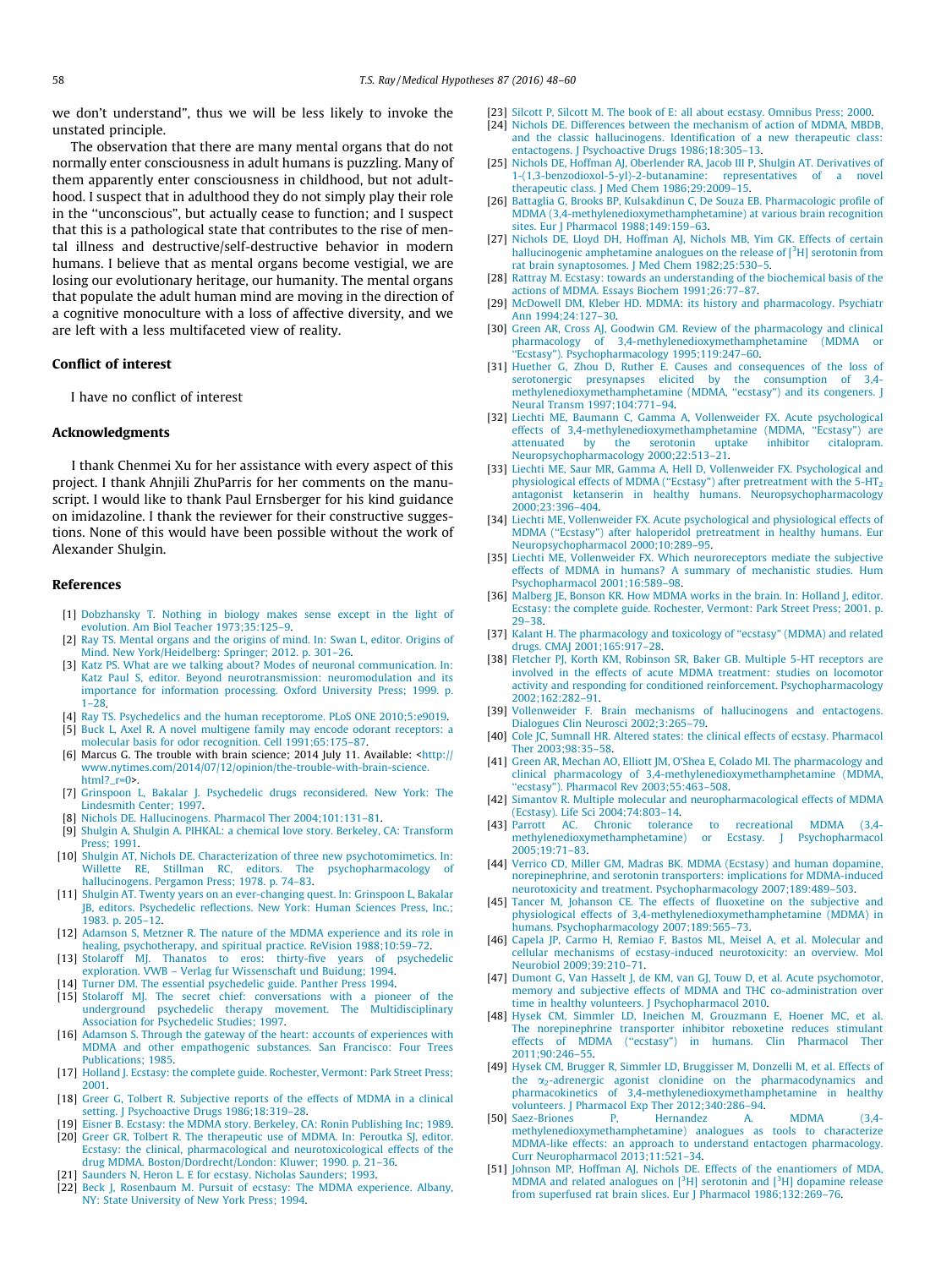- <span id="page-11-0"></span>[52] [Lettfuss NY, Seeger-Armbruster S, von Ameln-Mayerhofer A. Is behavioral](http://refhub.elsevier.com/S0306-9877(15)00472-7/h0260) [sensitization to 3,4-methylenedioxymethamphetamine \(MDMA\) mediated in](http://refhub.elsevier.com/S0306-9877(15)00472-7/h0260) [part by cholinergic receptors? Behav Brain Res 2013;244:116–9](http://refhub.elsevier.com/S0306-9877(15)00472-7/h0260).
- [53] [McGregor IS, Callaghan PD, Hunt GE. From ultrasocial to antisocial: a role for](http://refhub.elsevier.com/S0306-9877(15)00472-7/h0265) [oxytocin in the acute reinforcing effects and long-term adverse consequences](http://refhub.elsevier.com/S0306-9877(15)00472-7/h0265) [of drug use? Br J Pharmacol 2008;154:358–68.](http://refhub.elsevier.com/S0306-9877(15)00472-7/h0265)
- [54] [Dumont GJ, Sweep FC, van der Steen R, Hermsen R, Donders AR, et al.](http://refhub.elsevier.com/S0306-9877(15)00472-7/h0270) [Increased oxytocin concentrations and prosocial feelings in humans after](http://refhub.elsevier.com/S0306-9877(15)00472-7/h0270) [ecstasy \(3,4-methylenedioxymethamphetamine\) administration. Soc](http://refhub.elsevier.com/S0306-9877(15)00472-7/h0270) [Neurosci 2009;4:359–66.](http://refhub.elsevier.com/S0306-9877(15)00472-7/h0270)
- [55] [Teitler M, Leonhardt S, Appel NM, De Souza EB, Glennon RA. Receptor](http://refhub.elsevier.com/S0306-9877(15)00472-7/h0275) [pharmacology of MDMA and related hallucinogens. Ann N Y Acad Sci](http://refhub.elsevier.com/S0306-9877(15)00472-7/h0275) [1990;600:626–38](http://refhub.elsevier.com/S0306-9877(15)00472-7/h0275).
- [56] [Parrott AC. Human psychopharmacology of Ecstasy \(MDMA\): a review of 15](http://refhub.elsevier.com/S0306-9877(15)00472-7/h0280) [years of empirical research. Hum Psychopharmacol 2001;16:557–77.](http://refhub.elsevier.com/S0306-9877(15)00472-7/h0280) [57] [Steele TD, Nichols DE, Yim GK. Stereochemical effects of 3,4-](http://refhub.elsevier.com/S0306-9877(15)00472-7/h0285)
- [methylenedioxymethamphetamine \(MDMA\) and related amphetamine](http://refhub.elsevier.com/S0306-9877(15)00472-7/h0285) [derivatives](http://refhub.elsevier.com/S0306-9877(15)00472-7/h0285) [on](http://refhub.elsevier.com/S0306-9877(15)00472-7/h0285) [inhibition](http://refhub.elsevier.com/S0306-9877(15)00472-7/h0285) [of](http://refhub.elsevier.com/S0306-9877(15)00472-7/h0285) [uptake](http://refhub.elsevier.com/S0306-9877(15)00472-7/h0285) of  $[3H]$  $[3H]$  monoamines into synaptosomes [from different regions of rat brain. Biochem Pharmacol 1987;36:2297–303](http://refhub.elsevier.com/S0306-9877(15)00472-7/h0285).
- [58] [Morgan MJ. Ecstasy \(MDMA\): a review of its possible persistent psychological](http://refhub.elsevier.com/S0306-9877(15)00472-7/h0290) [effects. Psychopharmacology 2000;152:230–48.](http://refhub.elsevier.com/S0306-9877(15)00472-7/h0290)
- [59] [van Wel JH, Kuypers KP, Theunissen EL, Bosker WM, Bakker K, et al. Effects of](http://refhub.elsevier.com/S0306-9877(15)00472-7/h0295) acute MDMA intoxication on mood and impulsivity: role of the  $5-HT<sub>2</sub>$  and  $5-HT<sub>2</sub>$ HT<sub>1</sub> [receptors. PLoS ONE 2012;7:e40187](http://refhub.elsevier.com/S0306-9877(15)00472-7/h0295).
- [60] [Hysek CM, Simmler LD, Nicola VG, Vischer N, Donzelli M, et al. Duloxetine](http://refhub.elsevier.com/S0306-9877(15)00472-7/h0300) [inhibits effects of MDMA \(''ecstasy](http://refhub.elsevier.com/S0306-9877(15)00472-7/h0300)"[\) in vitro and in humans in a randomized](http://refhub.elsevier.com/S0306-9877(15)00472-7/h0300) [placebo-controlled laboratory study. PLoS ONE 2012;7:e36476.](http://refhub.elsevier.com/S0306-9877(15)00472-7/h0300)
- [61] [Hysek CM, Fink AE, Simmler LD, Donzelli M, Grouzmann E, et al.](http://refhub.elsevier.com/S0306-9877(15)00472-7/h0305)  $\alpha_1$  [adrenergic receptors contribute to the acute effects of 3,4](http://refhub.elsevier.com/S0306-9877(15)00472-7/h0305) [methylenedioxymethamphetamine in humans. J Clin Psychopharmacol](http://refhub.elsevier.com/S0306-9877(15)00472-7/h0305) [2013;33:658–66.](http://refhub.elsevier.com/S0306-9877(15)00472-7/h0305)
- [62] [Parrott AC. Human psychobiology of MDMA or 'Ecstasy': an overview of 25](http://refhub.elsevier.com/S0306-9877(15)00472-7/h0310) [years of empirical research. Hum Psychopharmacol 2013;28:289–307.](http://refhub.elsevier.com/S0306-9877(15)00472-7/h0310)
- [63] [van Wel JH, Kuypers KP, Theunissen EL, Bosker WM, Bakker K, et al. Blockade](http://refhub.elsevier.com/S0306-9877(15)00472-7/h0315) of  $5-\text{HT}_2$  [receptor selectively prevents MDMA-induced verbal memory](http://refhub.elsevier.com/S0306-9877(15)00472-7/h0315) [impairment. Neuropsychopharmacology 2011;36:1932–9](http://refhub.elsevier.com/S0306-9877(15)00472-7/h0315).
- [64] [Thompson MR, Callaghan PD, Hunt GE, Cornish JL, McGregor IS. A role for](http://refhub.elsevier.com/S0306-9877(15)00472-7/h0320) oxytocin and  $5-H\tilde{T}_{1A}$  [receptors in the prosocial effects of 3,4](http://refhub.elsevier.com/S0306-9877(15)00472-7/h0320) methylenedioxymethamphetamine ("ecstasy"). Neuroscience  $m$ ethylenedioxymethamphetamine [2007;146:509–14](http://refhub.elsevier.com/S0306-9877(15)00472-7/h0320).
- [65] [Carson DS, Guastella AJ, Taylor ER, McGregor IS. A brief history of oxytocin](http://refhub.elsevier.com/S0306-9877(15)00472-7/h0325) [and its role in modulating psychostimulant effects. J Psychopharmacol](http://refhub.elsevier.com/S0306-9877(15)00472-7/h0325) [2013;27:231–47.](http://refhub.elsevier.com/S0306-9877(15)00472-7/h0325)
- [66] [Gerra G, Zaimovic A, Moi G, Giusti F, Gardini S, et al. Effects of \(±\) 3,4](http://refhub.elsevier.com/S0306-9877(15)00472-7/h0330) [methylene-dioxymethamphetamine \(ecstasy\) on dopamine system function](http://refhub.elsevier.com/S0306-9877(15)00472-7/h0330) [in humans. Behav Brain Res 2002;134:403–10](http://refhub.elsevier.com/S0306-9877(15)00472-7/h0330).
- [67] [Hondebrink L, Meulenbelt J, Meijer M, van den BM, Westerink RH. High](http://refhub.elsevier.com/S0306-9877(15)00472-7/h0335) [concentrations of MDMA \('ecstasy'\) and its metabolite MDA inhibit calcium](http://refhub.elsevier.com/S0306-9877(15)00472-7/h0335) [influx and depolarization-evoked vesicular dopamine release in PC12 cells.](http://refhub.elsevier.com/S0306-9877(15)00472-7/h0335) [Neuropharmacology 2011;61:202–8](http://refhub.elsevier.com/S0306-9877(15)00472-7/h0335).
- [68] [Liechti ME, Geyer MA, Hell D, Vollenweider FX. Effects of MDMA \(ecstasy\) on](http://refhub.elsevier.com/S0306-9877(15)00472-7/h0340) [prepulse inhibition and habituation of startle in humans after pretreatment](http://refhub.elsevier.com/S0306-9877(15)00472-7/h0340) [with citalopram, haloperidol, or ketanserin. Neuropsychopharmacology](http://refhub.elsevier.com/S0306-9877(15)00472-7/h0340) [2001;24:240–52.](http://refhub.elsevier.com/S0306-9877(15)00472-7/h0340)
- [69] [Hysek CM, Domes G, Liechti ME. MDMA enhances ''mind reading" of positive](http://refhub.elsevier.com/S0306-9877(15)00472-7/h0345) [emotions and impairs ''mind reading](http://refhub.elsevier.com/S0306-9877(15)00472-7/h0345)" [of negative emotions.](http://refhub.elsevier.com/S0306-9877(15)00472-7/h0345) [Psychopharmacology 2012;222:293–302](http://refhub.elsevier.com/S0306-9877(15)00472-7/h0345).
- [70] [Newton TF. A perhaps unexpected role of norepinephrine in actions of](http://refhub.elsevier.com/S0306-9877(15)00472-7/h0350) [MDMA. Clin Pharmacol Ther 2011;90:215–6.](http://refhub.elsevier.com/S0306-9877(15)00472-7/h0350)
- [71] [Kuypers KP, de la TR, Farre M, Yubero-Lahoz S, Dziobek I, et al. No evidence](http://refhub.elsevier.com/S0306-9877(15)00472-7/h0355) [that MDMA-induced enhancement of emotional empathy is related to](http://refhub.elsevier.com/S0306-9877(15)00472-7/h0355) peripheral oxytocin levels or 5-HT<sub>1a</sub> [receptor activation. PLoS ONE 2014;9:](http://refhub.elsevier.com/S0306-9877(15)00472-7/h0355) [e100719](http://refhub.elsevier.com/S0306-9877(15)00472-7/h0355).
- [72] Stein DJ, Rink J. Effects of "Ecstasy" [blocked by serotonin reuptake inhibitors. J](http://refhub.elsevier.com/S0306-9877(15)00472-7/h0360) [Clin Psychiatry 1999;60:485.](http://refhub.elsevier.com/S0306-9877(15)00472-7/h0360)
- [73] [Stahl SM. Essential psychopharmacology: neuroscientific basis and practical](http://refhub.elsevier.com/S0306-9877(15)00472-7/h0365) [applications. Cambridge University Press 2000.](http://refhub.elsevier.com/S0306-9877(15)00472-7/h0365)
- [74] [Shulgin AT. Profiles of psychedelic drugs. 10. DOB. J Psychoactive Drugs](http://refhub.elsevier.com/S0306-9877(15)00472-7/h0370) [1981;13:99](http://refhub.elsevier.com/S0306-9877(15)00472-7/h0370).
- [75] [Shulgin AT, Sargent T, Naranjo C. 4-Bromo-2,5](http://refhub.elsevier.com/S0306-9877(15)00472-7/h0375) [dimethoxyphenylisopropylamine, a new centrally active amphetamine](http://refhub.elsevier.com/S0306-9877(15)00472-7/h0375) [analog. Pharmacology 1971;5:103–7.](http://refhub.elsevier.com/S0306-9877(15)00472-7/h0375)
- [76] Shulgin A. Shulgin archive; 2010.
- [77] [Weingartner H, Snyder SH, Faillace LA, Markley H. Altered free associations:](http://refhub.elsevier.com/S0306-9877(15)00472-7/h0385) [some cognitive effects of DOET \(2,5-dimethoxy-4-ethylamphetamine\). Behav](http://refhub.elsevier.com/S0306-9877(15)00472-7/h0385) [Sci 1970;15:297–303](http://refhub.elsevier.com/S0306-9877(15)00472-7/h0385).
- [78] [Snyder SH, Faillace LA, Weingartner H. DOM \(STP\), a new hallucinogenic drug,](http://refhub.elsevier.com/S0306-9877(15)00472-7/h0390) [and DOET: effects in normal subjects. Am J Psychiatry 1968;125:113–20](http://refhub.elsevier.com/S0306-9877(15)00472-7/h0390).
- [79] [Snyder SH, Faillace LA, Weingartner H. A new psychotropic agent.](http://refhub.elsevier.com/S0306-9877(15)00472-7/h0395) [Psychological and physiological effects of 2,5-dimethoxy-4-ethyl](http://refhub.elsevier.com/S0306-9877(15)00472-7/h0395) [amphetamine \(DOET\) in man. Arch Gen Psychiatry 1969;21:95–101.](http://refhub.elsevier.com/S0306-9877(15)00472-7/h0395)
- [80] [Snyder SH, Weingartner H, Faillace LA. DOET \(2,5-dimethoxy-4](http://refhub.elsevier.com/S0306-9877(15)00472-7/h0400) ethylamphetamine) [methylamphetamine\), new psychotropic agents: their effects in man. In:](http://refhub.elsevier.com/S0306-9877(15)00472-7/h0400) [Efron DH, editor. Psychotomimetic Drugs. New York: Raven Press; 1970. p.](http://refhub.elsevier.com/S0306-9877(15)00472-7/h0400) [247–64](http://refhub.elsevier.com/S0306-9877(15)00472-7/h0400).
- [81] [Snyder SH, Weingartner H, Faillace LA. DOET \(2,5-dimethoxy-4](http://refhub.elsevier.com/S0306-9877(15)00472-7/h0405) [ethylamphetamine\), a new psychotropic drug. Effects of varying doses in](http://refhub.elsevier.com/S0306-9877(15)00472-7/h0405) [man. Arch Gen Psychiatry 1971;24:50–5.](http://refhub.elsevier.com/S0306-9877(15)00472-7/h0405)
- [82] [Weingartner H, Snyder SH, Faillace LA. DOM \(STP\), a new hallucinogenic drug:](http://refhub.elsevier.com/S0306-9877(15)00472-7/h0410) [specific perceptual changes. J Clin Pharmacol New Drugs 1971;11:103–11](http://refhub.elsevier.com/S0306-9877(15)00472-7/h0410).
- [83] [Snyder SH, Unger S, Blatchley R, Barfknecht CF. Stereospecific actions of DOET](http://refhub.elsevier.com/S0306-9877(15)00472-7/h0415) [\(2,5-dimethoxy-4-ethylamphetamine\) in man. Arch Gen Psychiatry](http://refhub.elsevier.com/S0306-9877(15)00472-7/h0415) [1974;31:103–6.](http://refhub.elsevier.com/S0306-9877(15)00472-7/h0415)
- [84] [Sarah. An interview with Ann Shulgin on psychedelics and self-discovery.](http://refhub.elsevier.com/S0306-9877(15)00472-7/h0420) [MAPS 2007;17:23–4.](http://refhub.elsevier.com/S0306-9877(15)00472-7/h0420)
- [85] [Hanna J. Survey provides new 2C-B-Fly data. Erowid Extracts 2008;15:3–5.](http://refhub.elsevier.com/S0306-9877(15)00472-7/h0425)
- [86] [Fuel J. An experience with 16 mg 2C-B-Fly. Erowid Extracts 2008;15:5.](http://refhub.elsevier.com/S0306-9877(15)00472-7/h0430)
- [87] Erowid. 2C-B-Fly; 2012. Available: [<http://www.erowid.org/chemicals/2cb\\_](http://www.erowid.org/chemicals/2cb_fly/) fly $|>$ .
- [88] [Anderson GM, Braun G, Braun U, Nichols DE, Shulgin AT. Absolute](http://refhub.elsevier.com/S0306-9877(15)00472-7/h0440) [configuration and psychotomimetic activity. NIDA Res Monogr 1978:8–15](http://refhub.elsevier.com/S0306-9877(15)00472-7/h0440).
- [89] [Lyon RA, Glennon RA, Titeler M. 3,4-Methylenedioxymethamphetamine](http://refhub.elsevier.com/S0306-9877(15)00472-7/h0445) MDMA): stereoselective interactions at brain  $5-HT_1$  and  $5-HT_2$  [receptors.](http://refhub.elsevier.com/S0306-9877(15)00472-7/h0445) [Psychopharmacology 1986;88:525–6](http://refhub.elsevier.com/S0306-9877(15)00472-7/h0445).
- [90] [Piletz JE, Wang G, Zhu H. Cell signaling by imidazoline-1 receptor candidate,](http://refhub.elsevier.com/S0306-9877(15)00472-7/h0450) [IRAS, and the nischarin homologue. Ann N Y Acad Sci 2003;1009:392–9.](http://refhub.elsevier.com/S0306-9877(15)00472-7/h0450)
- [91] Ernsberger P. The imidazoline receptor is a regulatory scaffold protein: implications in central regulation of the circulation. In: Ally A, Maher TJ, Wyss JM, editors. Recent advances in cardiovascular research: from sleep to exercise; 2010. p. 141–153.
- [92] [Halaris A, Piletz JE. Relevance of imidazoline receptors and agmatine to](http://refhub.elsevier.com/S0306-9877(15)00472-7/h0460) [psychiatry: a decade of progress. Ann N Y Acad Sci 2003;1009:1–20.](http://refhub.elsevier.com/S0306-9877(15)00472-7/h0460)
- [93] [Dardonville C, Rozas I. Imidazoline binding sites and their ligands: an](http://refhub.elsevier.com/S0306-9877(15)00472-7/h0465) [overview of the different chemical structures. Med Res Rev 2004;24:639–61.](http://refhub.elsevier.com/S0306-9877(15)00472-7/h0465) [94] [Head G, Mayorov D. Imidazoline receptors, novel agents and therapeutic](http://refhub.elsevier.com/S0306-9877(15)00472-7/h0470)
- [potential. Cardiovasc Hematol Agents Med Chem 2006;4:17–32](http://refhub.elsevier.com/S0306-9877(15)00472-7/h0470). [95] [Edwards LP, Brown-Bryan TA, McLean L, Ernsberger P. Pharmacological](http://refhub.elsevier.com/S0306-9877(15)00472-7/h0475)
- [properties of the central antihypertensive agent, moxonidine. Cardiovasc](http://refhub.elsevier.com/S0306-9877(15)00472-7/h0475) [Ther 2012;30:199–208](http://refhub.elsevier.com/S0306-9877(15)00472-7/h0475).
- [96] [Lowry JA, Brown JT. Significance of the imidazoline receptors in toxicology.](http://refhub.elsevier.com/S0306-9877(15)00472-7/h0480) [Clin Toxicol \(Phila\) 2014;52:454–69.](http://refhub.elsevier.com/S0306-9877(15)00472-7/h0480)
- [97] [Zeidan MP, Zomkowski AD, Rosa AO, Rodrigues AL, Gabilan NH. Evidence for](http://refhub.elsevier.com/S0306-9877(15)00472-7/h0485) [imidazoline receptors involvement in the agmatine antidepressant-like effect](http://refhub.elsevier.com/S0306-9877(15)00472-7/h0485) [in the forced swimming test. Eur J Pharmacol 2007;565:125–31](http://refhub.elsevier.com/S0306-9877(15)00472-7/h0485).
- [98] [Ogidigben MJ, Potter DE. Pharmacological evidence of a role for prejunctional](http://refhub.elsevier.com/S0306-9877(15)00472-7/h0490) imidazoline  $(I_1)$  receptors in ocular function. Curr Eye Res 2002;25:267-70.
- [99] [Holt A. Imidazoline binding sites on receptors and enzymes: emerging targets](http://refhub.elsevier.com/S0306-9877(15)00472-7/h0495) [for novel antidepressant drugs? J Psychiatry Neurosci 2003;28:409–14.](http://refhub.elsevier.com/S0306-9877(15)00472-7/h0495)
- [100] [Piletz JE, Ordway GA, Rajkowska G, Zhu H, Klimek V, et al. Differential](http://refhub.elsevier.com/S0306-9877(15)00472-7/h0500) [expression of](http://refhub.elsevier.com/S0306-9877(15)00472-7/h0500)  $\alpha_2$ -adrenoceptor vs. imidazoline binding sites in postmortem [orbitofrontal cortex and amygdala of depressed subjects. J Psychiatr Res](http://refhub.elsevier.com/S0306-9877(15)00472-7/h0500) [2003;37:399–409.](http://refhub.elsevier.com/S0306-9877(15)00472-7/h0500)
- [101] [Piletz J, Baker R, Halaris A. Platelet imidazoline receptors as state marker of](http://refhub.elsevier.com/S0306-9877(15)00472-7/h0505) [depressive symptomatology. J Psychiatr Res 2008;42:41–9](http://refhub.elsevier.com/S0306-9877(15)00472-7/h0505).
- [102] [Taksande BG, Kotagale NR, Tripathi SJ, Ugale RR, Chopde CT. Antidepressant](http://refhub.elsevier.com/S0306-9877(15)00472-7/h0510) [like effect of selective serotonin reuptake inhibitors involve modulation of](http://refhub.elsevier.com/S0306-9877(15)00472-7/h0510) [imidazoline receptors by agmatine. Neuropharmacology 2009;57:415–24](http://refhub.elsevier.com/S0306-9877(15)00472-7/h0510).
- [103] [Jesse CR, Wilhelm EA, Bortolatto CF, Nogueira CW. Evidence for the](http://refhub.elsevier.com/S0306-9877(15)00472-7/h0515) [involvement of the noradrenergic system, dopaminergic and imidazoline](http://refhub.elsevier.com/S0306-9877(15)00472-7/h0515) [receptors in the antidepressant-like effect of tramadol in mice. Pharmacol](http://refhub.elsevier.com/S0306-9877(15)00472-7/h0515) [Biochem Behav 2010;95:344–50.](http://refhub.elsevier.com/S0306-9877(15)00472-7/h0515)
- [104] [Osmond H. On being mad. Saskatchewan Psychiatr Serv J 1952;1:63–70](http://refhub.elsevier.com/S0306-9877(15)00472-7/h0520).
- [105] [Osmond H. On being mad. In: Aaronson Bernard, Osmond Humphry, editors.](http://refhub.elsevier.com/S0306-9877(15)00472-7/h0525) [Psychedelics: the uses and implications of hallucinogenic drugs. Garden City,](http://refhub.elsevier.com/S0306-9877(15)00472-7/h0525) [New York: Anchor Books, Dobleday & Company, Inc; 1970. p. 21–8](http://refhub.elsevier.com/S0306-9877(15)00472-7/h0525).
- [106] [Masters R, Houston J. The varieties of psychedelic experience: the classic](http://refhub.elsevier.com/S0306-9877(15)00472-7/h0530) [guide to the effects of LSD on the human psyche. Henry Holt & Company, Inc.;](http://refhub.elsevier.com/S0306-9877(15)00472-7/h0530) [1966. Reprinted by Park Street Press, 2000.](http://refhub.elsevier.com/S0306-9877(15)00472-7/h0530)
- [107] Erowid. Erowid Mescaline Vault; 2010. Available: <[http://www.erowid.](http://www.erowid.org/chemicals/mescaline/) [org/chemicals/mescaline/>](http://www.erowid.org/chemicals/mescaline/).
- [108] Erowid. Peyote; 2015. Available: [<https://www.erowid.org/plants/peyote/](https://www.erowid.org/plants/peyote/)>.
- [109] [Labate BC, Cavnar C. The therapeutic use of ayahuasca. Springer 2013](http://refhub.elsevier.com/S0306-9877(15)00472-7/h0545).
- [110] Erowid. Erowid DMT (dimethyltryptamine) vault; 2010. Available: <[http://](http://www.erowid.org/chemicals/dmt/) [www.erowid.org/chemicals/dmt/](http://www.erowid.org/chemicals/dmt/)>. [111] Erowid. Ayahuasca; 2015. Available: [<https://www.erowid.org/chemicals/](https://www.erowid.org/chemicals/ayahuasca/)
- [ayahuasca/](https://www.erowid.org/chemicals/ayahuasca/)>.
- [112] [Shulgin AT. The background and chemistry of MDMA. J Psychoactive Drugs](http://refhub.elsevier.com/S0306-9877(15)00472-7/h0560) [1986;18:291–304](http://refhub.elsevier.com/S0306-9877(15)00472-7/h0560).
- [113] [Peroutka SJ, Newman H, Harris H. Subjective effects of 3,4](http://refhub.elsevier.com/S0306-9877(15)00472-7/h0565) [methylenedioxymethamphetamine in recreational users.](http://refhub.elsevier.com/S0306-9877(15)00472-7/h0565) [Neuropsychopharmacology 1988;1:273–7.](http://refhub.elsevier.com/S0306-9877(15)00472-7/h0565)
- [114] [Peroutka SJ. 'Ecstasy': a human neurotoxin? Arch Gen Psychiatry](http://refhub.elsevier.com/S0306-9877(15)00472-7/h0570) [1989;46:191.](http://refhub.elsevier.com/S0306-9877(15)00472-7/h0570)
- [115] [Solowij N, HallW, Lee N. Recreational MDMA use in Sydney: a profile of 'Ecstacy'](http://refhub.elsevier.com/S0306-9877(15)00472-7/h0575) [users and their experiences with the drug. Br J Addict 1992;87:1161–72](http://refhub.elsevier.com/S0306-9877(15)00472-7/h0575).
- [116] [Davison D, Parrott AC. Ecstasy \(MDMA\) in recreational users: self-reported](http://refhub.elsevier.com/S0306-9877(15)00472-7/h0580) [psychological and physiological effects. Hum Psychopharmacol](http://refhub.elsevier.com/S0306-9877(15)00472-7/h0580)  $1997:12:221-6$
- [117] Jansen KLR. Adverse psychological effects associated with the use of Ecstasy (MDMA) and their treatment. In: Saunders N, editor. Ecstasy reconsidered. London; 1997. p. 112–28.